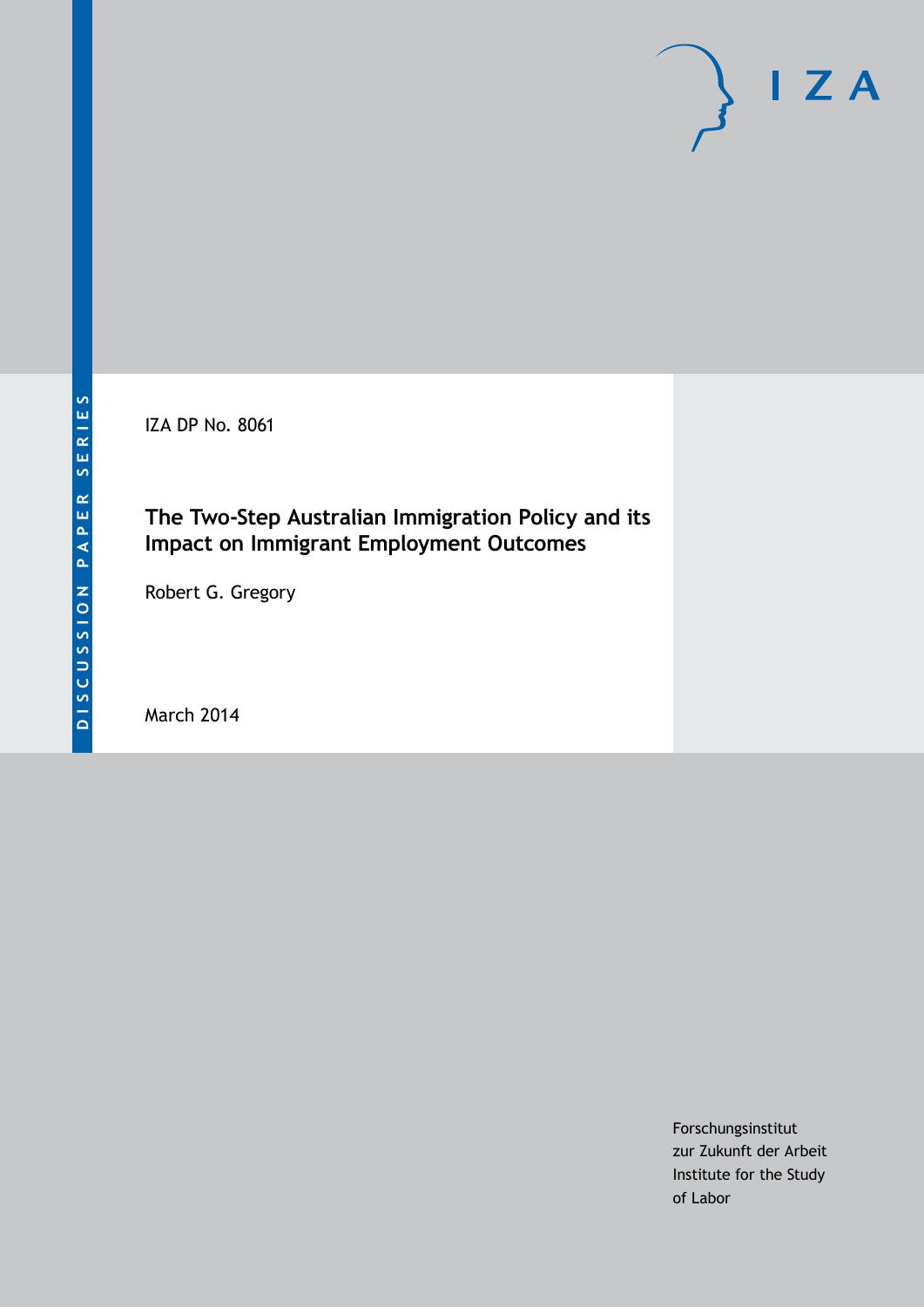# **The Two-Step Australian Immigration Policy and its Impact on Immigrant Employment Outcomes**

# **Robert G. Gregory**

*CSES, Victoria University, Australian National University and IZA*

Discussion Paper No. 8061 March 2014

IZA

P.O. Box 7240 53072 Bonn Germany

Phone: +49-228-3894-0 Fax: +49-228-3894-180 E-mail: [iza@iza.org](mailto:iza@iza.org)

Any opinions expressed here are those of the author(s) and not those of IZA. Research published in this series may include views on policy, but the institute itself takes no institutional policy positions. The IZA research network is committed to the IZA Guiding Principles of Research Integrity.

The Institute for the Study of Labor (IZA) in Bonn is a local and virtual international research center and a place of communication between science, politics and business. IZA is an independent nonprofit organization supported by Deutsche Post Foundation. The center is associated with the University of Bonn and offers a stimulating research environment through its international network, workshops and conferences, data service, project support, research visits and doctoral program. IZA engages in (i) original and internationally competitive research in all fields of labor economics, (ii) development of policy concepts, and (iii) dissemination of research results and concepts to the interested public.

<span id="page-1-0"></span>IZA Discussion Papers often represent preliminary work and are circulated to encourage discussion. Citation of such a paper should account for its provisional character. A revised version may be available directly from the author.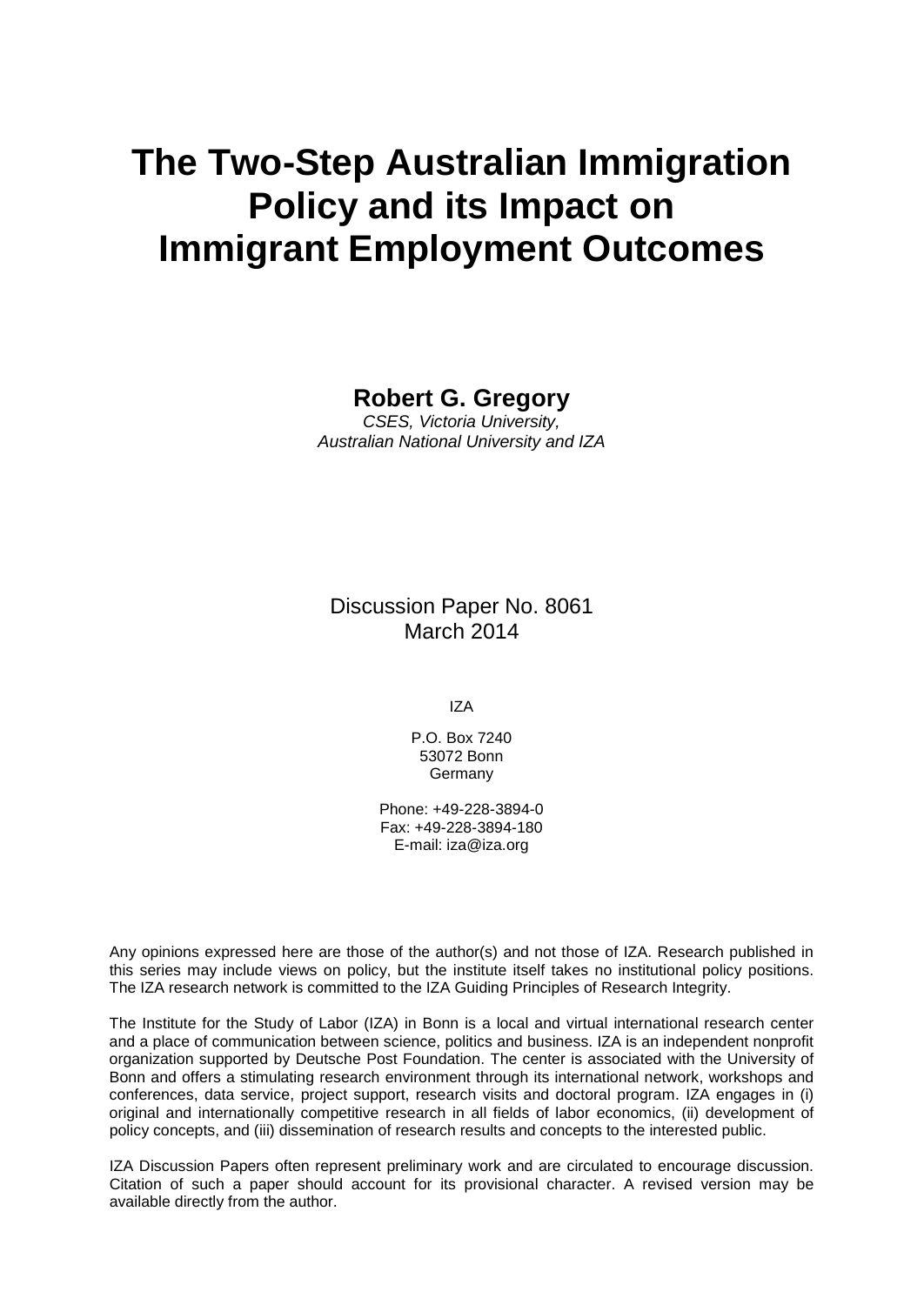IZA Discussion Paper No. 8061 March 2014

# **ABSTRACT**

# **The Two-Step Australian Immigration Policy and its Impact on Immigrant Employment Outcomes[1](#page-1-0)**

Three decades ago most immigrants to Australia with work entitlements came as permanent settlers. Today the annual allocation of temporary visas, with work entitlements, outnumbers permanent settler visas by a ratio of three to one. The new environment, with so many temporary visa holders, has led to a two-step immigration policy whereby an increasing proportion of immigrants come first as a temporary immigrant, to work or study, and then seek to move to permanent status. Around one half of permanent visas are allocated onshore to those who hold temporary visas with work rights. The labour market implications of this new two-step system are substantial. Immigrants from non-English speaking countries (NES), are affected most. In their early years in Australia, they have substantially reduced full-time employment and substantially increased part-time employment, usually while attending an education institution. Three years after arrival one third of NES immigrants are now employed part-time which, rather than unemployment, is becoming their principal pathway to full-time labour market integration. Surprisingly, little has changed for immigrants from English speaking countries (ES).

JEL Classification: J15, J61, J68, F22

Keywords: immigrant part-time employment, fee paying foreign students, temporary employment visas, labour market integration

Corresponding author:

Robert G. Gregory Research School of Economics Australian National University Canberra, ACT Australia, 0200 E-mail: [bob.gregory@anu.edu.au](mailto:bob.gregory@anu.edu.au)

R. J. Bray, M. Cully and members of the Department of Immigration and Border Protection have helped a great deal, especially in finding my way around so many different immigration data concepts. I would like to dedicate this paper to Paul Miller, one of my early doctoral students and a wonderful researcher and teacher.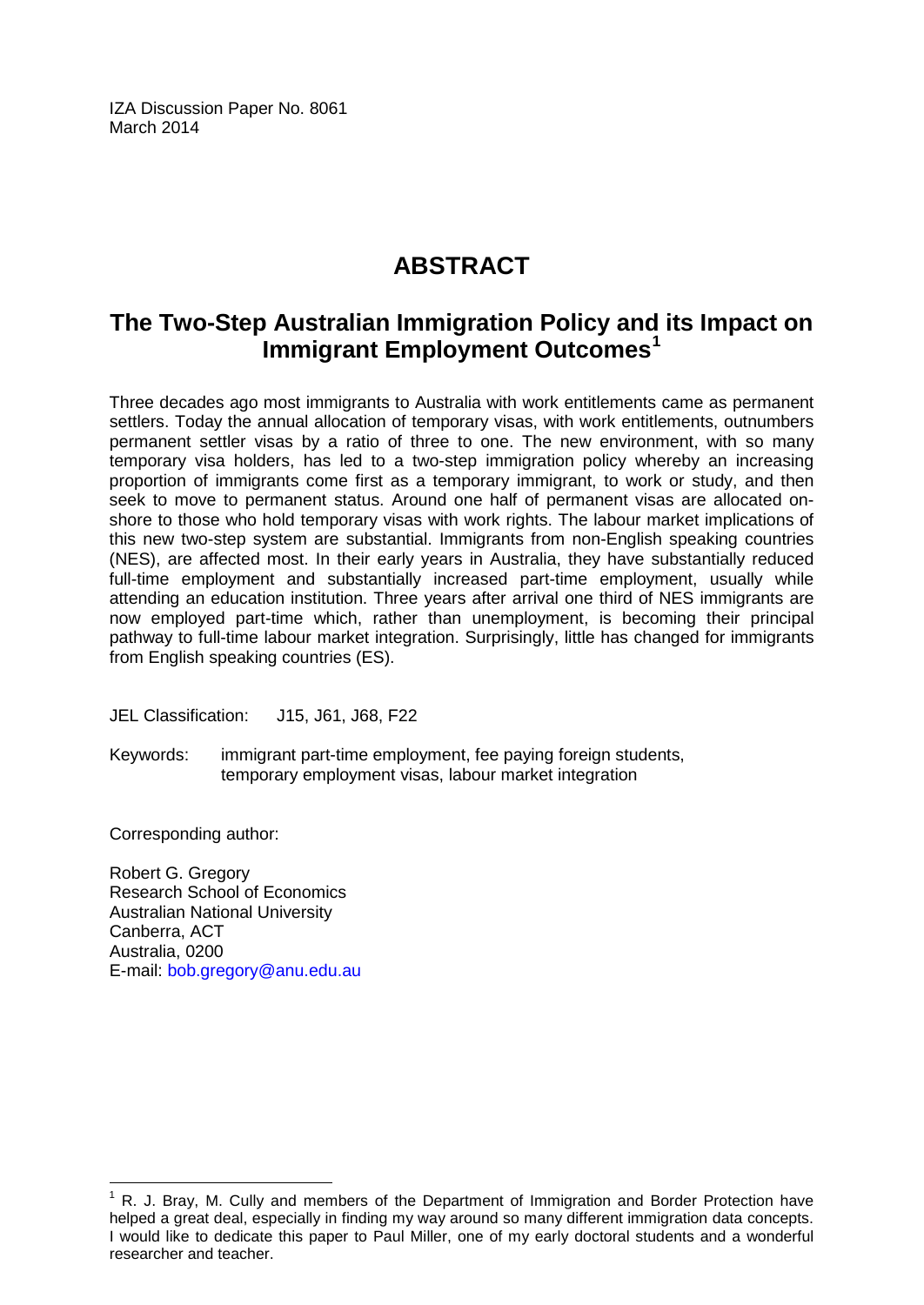# **The Two-Step Australian Immigration Policy and its Impact on Immigrant Employment Outcomes**

### **1. Introduction**

<u> 1989 - Jan Samuel Barbara, político establecido de la provincia de la provincia de la provincia de la provinci</u>

During the 1980's and 1990's, the Australian immigration program was built on two pillars; a planned annual intake of permanent settlers - skilled, family and humanitarian migrants - and an increasingly sophisticated points system to select skilled immigrants with high quality labour market attributes that easily transfer to the local labour market. The program was tightly controlled by government regulation and discouraged employment of temporary migrants. Immigrants seeking to live and work in Australia typically applied for permanent residence off-shore and, after receiving a visa, arrived and began to search for employment, often reporting unemployment rates of 20-30 per cent during their first six or so months after arrival.

Over the last two decades, the immigration process has begun to change in a far reaching way that is fundamentally impacting on the selection of immigrants, the labour market integration process and the nature of the immigrant work force. The permanent immigration process has been evolving into a partial two-step policy framework.<sup>2</sup>

The first step in this new framework is for skilled, or potentially skilled migrants to obtain temporary immigrant status to work or study. The numbers who take the first step are uncapped and lightly regulated. The second step is to use skilled employment and/or study in Australia, under a temporary visa, to demonstrate high quality and needed labour market skills and, in this way, strengthen qualifications for permanent residence status via the skilled migrant stream that now accounts for 60 per cent of permanent migrant places. The temporary migrant, seeking a permanent visa, may apply as an independent skilled applicant recent Australian skilled work experience or completion of an Australian qualification adding to their points total - or, as is more common, apply through employer sponsorship, not subject to a points test, but requiring an employer submission that an Australian citizen cannot be found for the skilled vacancy (DIAC, 2011, Hawthorne 2011). The numbers who successfully complete the second step are capped and more tightly regulated.

From our perspective, the two essential features of a two-step policy are that it widens the time gap between immigrant arrival and permanent visa status and creates a large pool of temporary migrants with work entitlements, not all of whom will subsequently acquire permanent status. These two features will have a substantial impact on settler selection criteria and pathways to permanent settlement. They will also significantly affect relationships between recent migrants and the Australian economy. If these effects are substantial, the two-step policy will require a change in the standard analytical framework used to assess immigrant labour market integration. So how important has the two-step process become?

<sup>&</sup>lt;sup>2</sup> A two-step policy is also being developed in New Zealand and Canada although the details and design naturally varies (Hawthorne, 2011). In NZ, 83 per cent of permanent resident visas for skilled migrants are granted on-shore (Hawthorne, 2011)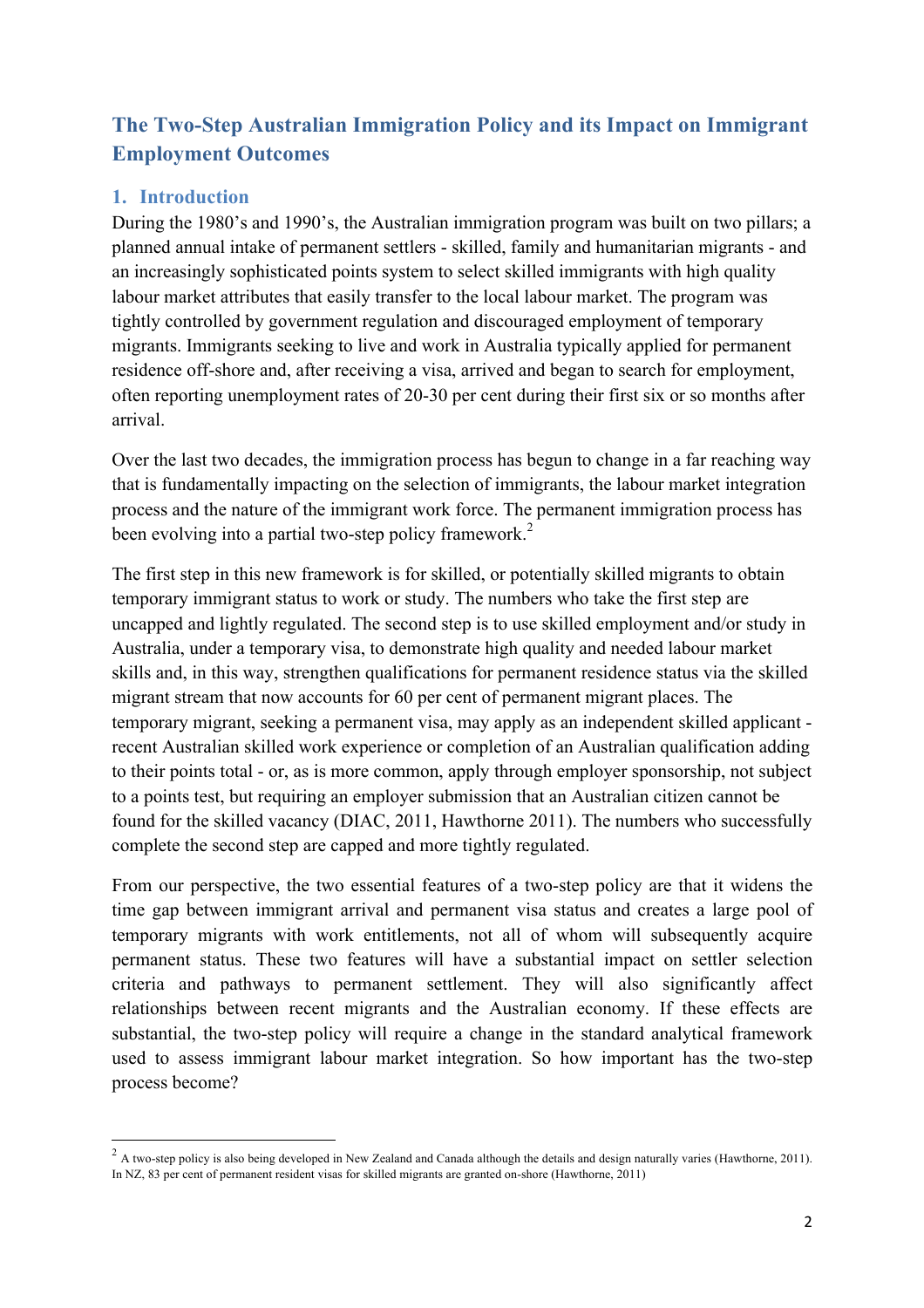It is evident that a large pool of temporary immigrants, with work entitlements, has been created. This pool probably now accounts for three quarters of a million potential workers who, if all were employed, would be seven per cent of Australian aggregate employment.<sup>3</sup> By way of contrast, annual permanent visa inflows, if all were employed, would account for just under two per cent of Australian employment.

The impact of this large pool of temporary migrants on the pathway to a permanent visa has been very significant. One third of permanent resident visa holders in Australia at Nov 2010, who arrived in the previous decade, reported to the Labour Force Survey that, in the first instance, they held a temporary resident visa (ABS, 2011). More recent administrative data indicate that around 50 per cent of permanent resident visas are now granted on-shore to those who held a temporary visa with work entitlements (DIAC 2013).<sup>4</sup> For skilled migrants this proportion currently fluctuates around 70 per cent.

The growth of a large temporary migrant pool has also led to additional and more stringent labour market selection criteria to be applied to on-shore permanent visa applicants. Additional selection criteria have included Australian employment - location and occupation - and Australian education and skill qualification attainment. More stringent criteria for onshore permanent visa success have also flowed over to higher education and employment requirements for off-shore applicants.

The effects of more stringent visa requirements are clearly observed among new settlers. The increased emphasis on a strong employment record is evident in the 2009 allocation of permanent visas. Among the 77% of skilled migrants (principal applicants and partners from the temporary migrant pool), who successfully applied on-shore for a permanent visa, 92 per cent were employed at the time of permanent visa acquisition. Among the 23 per cent of skilled permanent visa immigrants, who successfully applied for a permanent visa off-shore, the employment rate within a few months after arrival was 87 per cent (Table 1 and Table 7, DIAC, 2010). Among all permanent visa recipients, including those arriving under the family stream, the employment level has been around 72 per cent (Table H1, DIAC, 2012). The employment rate, for native born Australians 15 years and over, is a lower 62 per cent.

Higher education qualifications, which facilitate employment, have also lifted; in 2009, 53 per cent of all new permanent visa recipients possessed a Bachelor's degree or above. Among the skilled migrant intake the ratio is 66 per cent (Table 1, CSAM 2011). These are phenomenal employment and education outcomes among new permanent settlers.

As the nature of new permanent settlers changes – higher employment incidence, higher education qualifications, larger time gap between arrival and permanent visa receipt – they become less representative of the total immigrant inflow, most of which now arrive on a temporary visa with work entitlements. Furthermore, if the temporary migrant pool continues to grow more quickly than the permanent visa "quota", then, during the first five or so years

<sup>&</sup>lt;sup>3</sup> These calculations exclude New Zealanders who can enter and work in Australia without a visa.

<sup>4</sup> For 1990-91, 11 per cent of permanent resident visa allocations were granted on-shore (DIAC, 2013).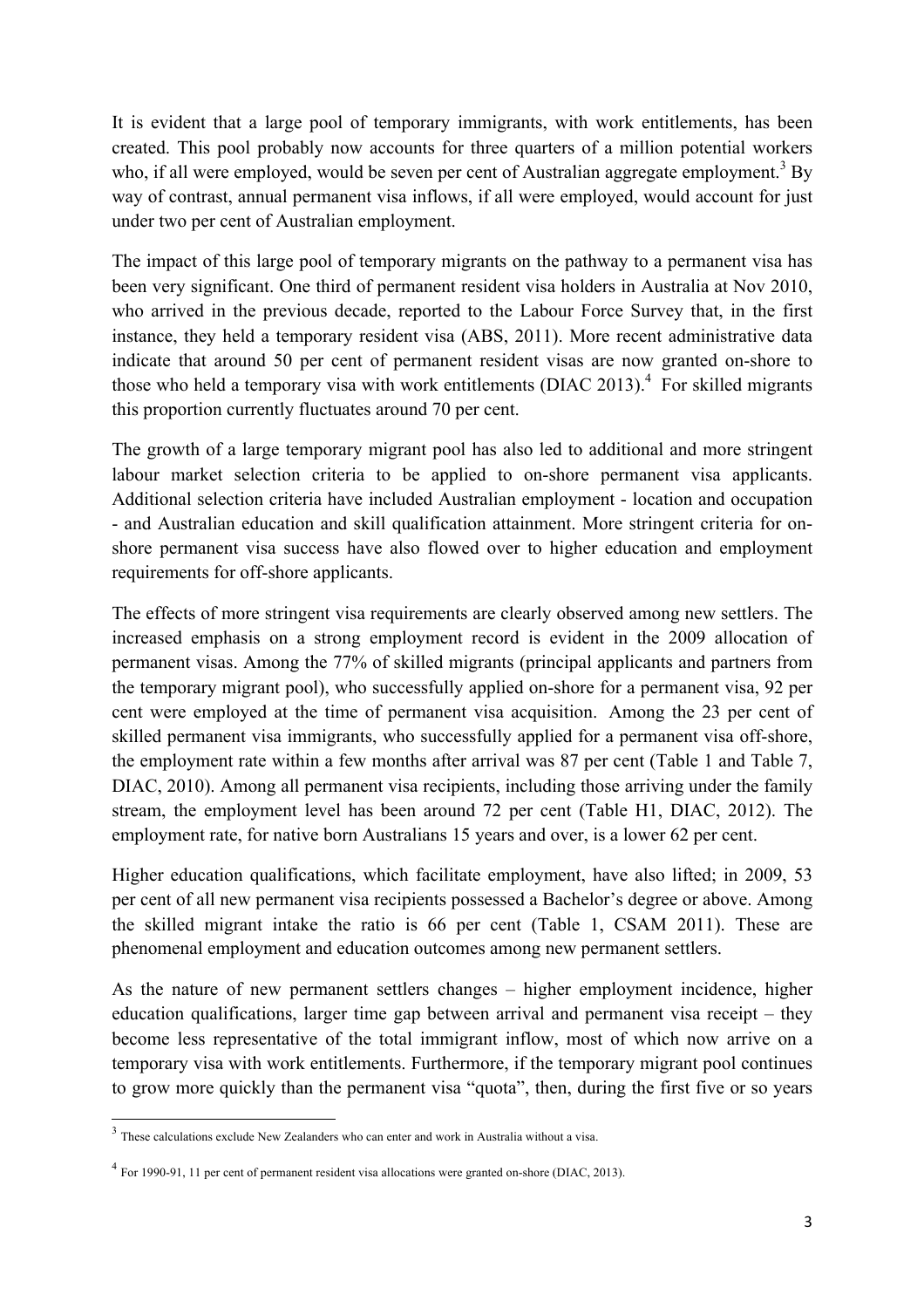after arrival, new migrants, after receiving permanent status, will make a smaller and smaller contribution to labour market outcomes of all new migrant inflows, simply because the time period between entry to Australia and receiving a permanent visa is lengthening. Under these circumstances, to assess policy change effects, and to measure recent immigration inflow contributions to the Australian economy, it is essential to include all new immigrants in the analysis, and not only new permanent settlers. It is also important to be able to follow, in detail, the rapidly changing labour market outcomes within the first five years or so after arrival and to link labour market outcomes to visa category. These seem straightforward tasks but pose quite serious data challenges.

To assess labour market effects of immigrant policy changes it has been usual to use survey data collected by the Department of Immigration (DIAC 2012). The Longitudinal Survey of Immigrants to Australia (LSIA) and The Continuing Survey of Australian Migrants (CSAM), are the only data sources that link employment outcomes to visa type. These data, however, only include new permanent visa recipients and are focussed on principal applicants.<sup>5</sup> The larger number of temporary migrant arrivals is excluded. Furthermore, labour market outcomes for new permanent settlers, during their time on a temporary visa, are also excluded from the surveys. The immigration department data also have another major disadvantage. The surveys usually consist of two or three cross-section snapshots at the most; labour market outcomes just before or at the point of permanent visa allocation and outcomes twelve or eighteen months later. These snapshots cover a very short period of time. Thus, official surveys of permanent settlers, at time of permanent visa receipt, are becoming less representative of aggregate migrant inflows and provide little data as to the change in labour market experiences in the early years after arrival but before acquiring permanent visa status.<sup>6</sup>

There has been some analysis of immigrant integration based on a different data source, the Australian census. These data extend beyond new permanent settlers and include all immigrants, but does not collect visa status (Chiswick and Miller, 2013, McDonald and Worswick, 1999). The major limitation, however, is that the Census is taken only once each five years and most of the detailed data that can be utilized on a unit record basis are not released until three or so years after collection. Hence, over a decade of large changes, there may be only two snapshots of the changing migrant pool that can capture the effects of the evolution of a new policy regime. There is also another problem. Time of arrival data is grouped in coarse five year intervals which cannot be used to analyse the changing immigrant labour market outcomes for each year within the crucial early years after arrival.

<u> 1989 - Jan Samuel Barbara, político establecido de la provincia de la provincia de la provincia de la provinci</u>

<sup>5</sup> About 40 per cent of visa allocations are taken by non-principal applicants, that is family members.

<sup>6</sup> The Longitudinal Survey of Immigrants to Australia (LISA) – consists of three cohorts 1993-95, 1999-2000 and 2005-06. The cohorts are interviewed two or three times, usually at arrival and six and eighteen months later ((Cobb-Clark (2003), (2004), Junankar, Paul and Jasmeen, (2010)). This survey does not include students or temporary business immigrants. The two early cohorts were confined to those who were part of the permanent migration program and had applied for permanent resident status offshore. The surveys therefore excluded the fifty per cent or so of migrants who applied for permanent status on-shore and were part of the two-step process. The Continuous Survey of Australia's Migrants, began in 2009 and now consists of five independent waves. It collects a new sample of recently arrived migrants who have received permanent residence status or are on the way to doing so (DIAC 2012). The survey interviews each cohort six and twelve months after arrival. There is no systematic coverage of temporary migrants. Neither survey covers employment outcomes over a long period.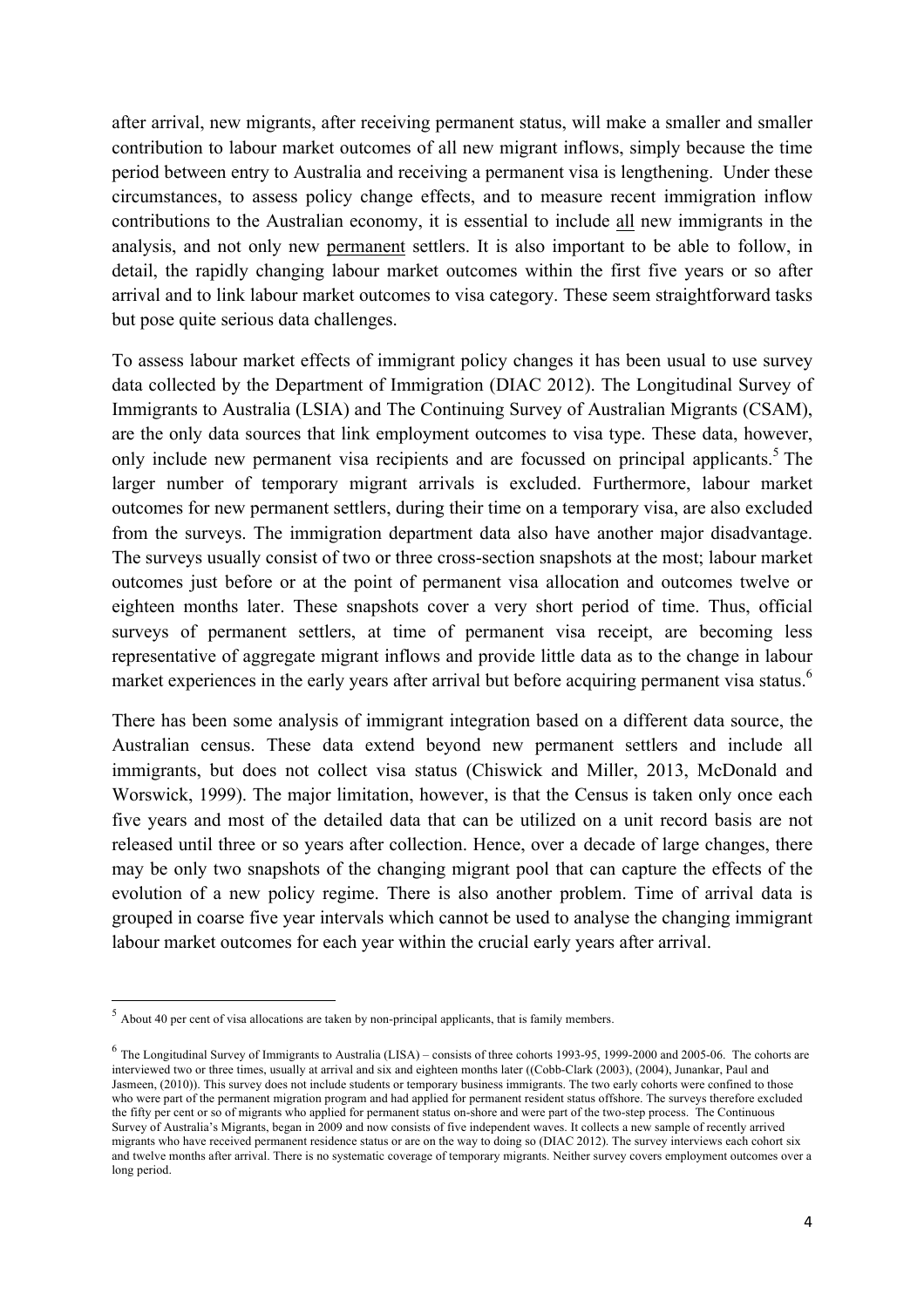Inadequacies of these two major data sources are becoming increasingly serious as the temporary immigrant data pool increases and the nature of recent arrivals changes. What can be done? Perhaps the best short run response is to turn to the monthly Labour Force Survey which has not been significantly exploited in the Australian immigrant literature. This survey casts a much wider immigrant net than the official survey of permanent visa recipients, and, as with the Census, all migrant employment is linked to arrival date and not to the date of permanent visa acquisition.<sup>7</sup> The Labour Force Survey data, however, do not include wage variables and are not generally available on a unit record basis and also do not link employment to visa category. However, the data possess a unique feature that has become increasingly important as the two-step process has strengthened and the pool of temporary immigrants increased.

The unique feature is that the Labour Force collects immigrant labour market outcomes month-by-month after arrival. Cohorts more precisely defined by arrival dates than in the five yearly Census can be followed month-by-month. This time series feature – pseudo cohort data collected monthly - will be especially useful in analysing monthly employment outcomes in the early years after arrival when the temporary-permanent visa distinction is so important.

The results, obtained from exploiting this unique feature of the Labour Force Survey, are very different from those found in new permanent settler data. They bring out labour market relationships that cannot be captured in the coarse arrival intervals of the five yearly Census snapshots. The marked differences in results underline the need for a re-orientation of the immigrant labour market integration discourse. For ease of exposition, in this paper, we focus on male outcomes but there is an accompanying paper directed towards female immigrants where the results are also different from those derived from other data sources (Gregory, 2014).

Unlike the permanent settler surveys, the monthly Labour Force data do not indicate a spectacular employment lift among all newly arrived immigrants in response to the immigration reforms of the 1990s as suggested by the permanent settler analysis of Cobb-Clark 2003, 2004. Indeed, employment incidence is lower over the first five or so years after arrival than before the two-step policy evolved. These employment falls are concentrated upon migrants from Non English Speaking countries (NES). Later we conjecture as to why this has occurred.

The Labour Force data also reveal a growing importance of the distinction between full and part-time employment and reveal how part-time employment has become an integral part of the labour market integration experience of new migrant.<sup>8</sup> Among most recent NES cohorts,

<u> 1989 - Jan Samuel Barbara, político establecido de la provincia de la provincia de la provincia de la provinci</u>

 $<sup>7</sup>$  The Labour Force Survey covers .032 per cent of the civilian population 15 years and over. For preliminary analysis using these data to</sup> map changing migrant employment see Shah and Burke (2005), Birrell and Healy (2013).

<sup>&</sup>lt;sup>8</sup> In terms of policy interest, the analysis of wage integration has been relatively unimportant in Australia as migrants, on average, earn more than the native born and consequently wage "catch-up" is not usually thought of as a major issue. English language facility, however, does affect labour market outcomes and for the NES group it appears that wages begin at lower levels that the native born and increase with time spent in Australia but there seems little consistency in the size of the estimated results (ABS, 2006, Antecol et al, 2003, Chiswick and Miller, 2013, Breunig et al, 2013)). The estimates of wage catch-up vary a great deal by data source.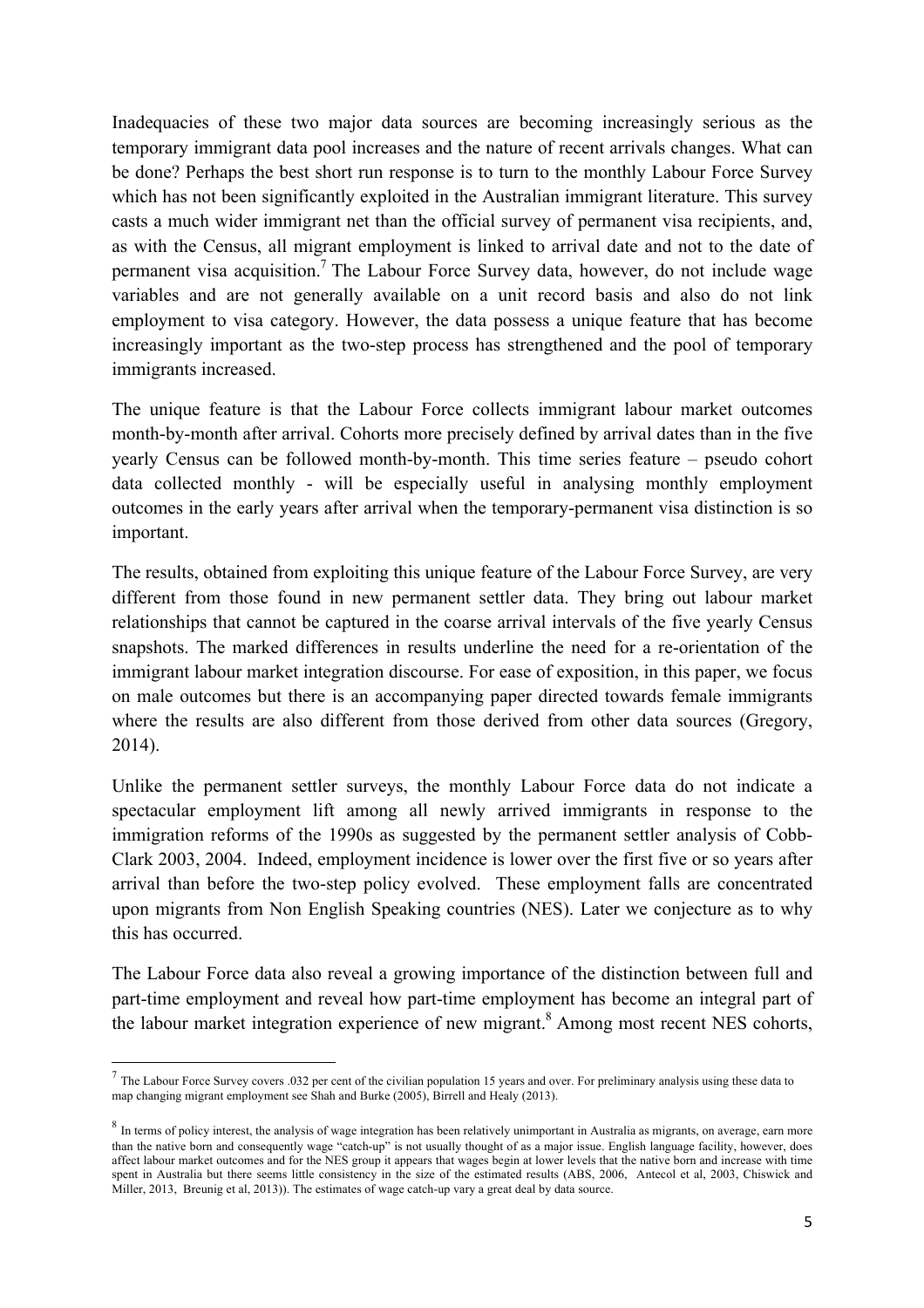part-time employment, three or four years after arrival, is almost as important as full-time employment. Overwhelmingly, NES migrant integration into the full-time labour market now takes place via part-time employment rather than via the unemployment pool. This new feature of migrant early years in the temporary migrant pool is missed by an analysis that focusses only on those who receive a permanent visa, often many years after arrival. The growing importance of part-time employment in the labour market integration process is largely missed in the five year census snapshots, partly because the data reflect outcomes of previous decades and partly because arrival cohorts are grouped in coarse five year intervals.

Changing labour market outcomes, in response to the two-step visa system, point to the need to adapt the traditional methodology applied to assess changing immigrant labour quality and labour market integration across cohorts (Chiswick, 1978, Borjas, 1985). The traditional model, which is most appropriate when immigrants arrive as permanent settlers, is increasingly at odds with the new environment where the typical new arrival is a temporary migrant who is likely to leave within a few years. An uncritical application of the traditional model to assess labour market integration would compare labour market outcomes of the average immigrant in a new arrival cohort, most of whom will not achieve permanent status, with labour market outcomes of the average immigrant of an older cohort, all of whom are permanent settlers. The data would be analysed as if they represented the longitudinal experience of a pseudo cohort.

The increasing passage of time between arrival date and permanent settler status, generated by the two-step policy, will increasingly confound estimates of the changing rate of assimilation and cohort quality. To illustrate the problem suppose, for example, if, in response to a policy change, a large number of migrants arrive on a temporary visa to study full-time at an education institution and their labour market experience is effectively limited to part-time employment in low paying service sector jobs.<sup>9</sup> Under these circumstances, the traditional labour market integration analysis may suggest that the labour market quality of recent immigrant cohorts has fallen - lower employment rates and lower wages - whereas the inherent labour market quality of the permanent immigrant intake - selected some time later when tertiary courses are completed and well-paid full-time jobs obtained - may appear to have increased considerably.

Application of the traditional model, confined to an analysis of the changing labour market integration of permanent settlers, will also become increasingly unsatisfactory. As the time gap lengthens, between the first labour market involvement, usually as a temporary migrant, and receipt of a permanent visa, an increasing share of the labour market integration process for a permanent settler will occur before receiving a permanent visa and this experience is not collected in the permanent settler data base. Labour market quality of permanent immigrants may seem to improve, because employment is increasing at the time of permanent visa receipt but this outcome may be due to unmeasured and increasing labour market experience before becoming a permanent settler.

<u> 1989 - Andrea Santa Andrea Andrea Andrea Andrea Andrea Andrea Andrea Andrea Andrea Andrea Andrea Andrea Andr</u>

<sup>&</sup>lt;sup>9</sup> Student visas include a condition that once the course is commenced the student is restricted to forty hours paid labour market work per fortnight during the education semester.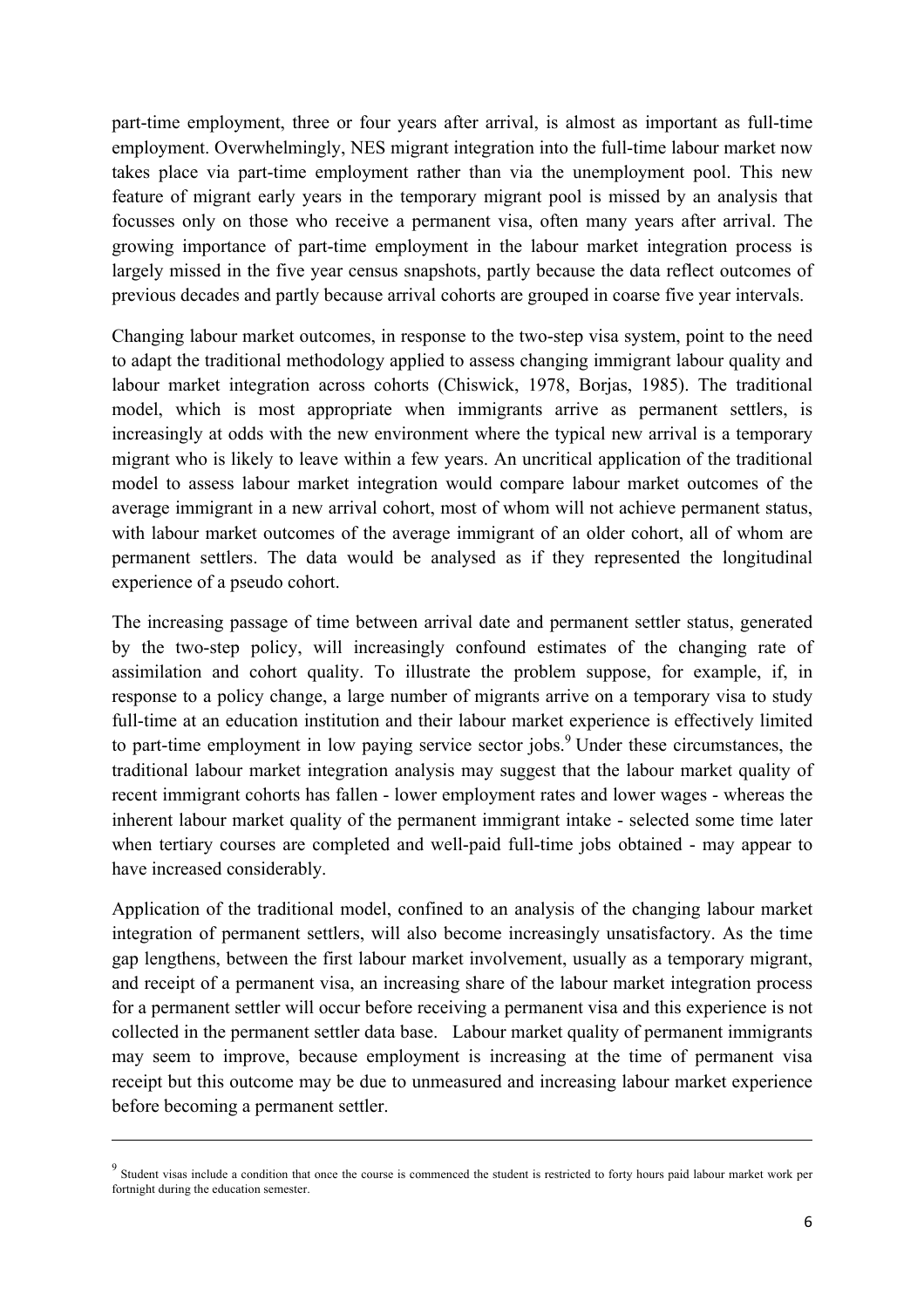The remaining sections of the paper take these ideas and immigration outcomes and develop them in more detail. Part II provides a brief background description of Australian immigration policy history, the data and the methodology applied. Part III focuses on the empirical analysis of male immigrant labour market outcomes and their relationship to timesince-arrival. Part IV discusses the two-step policy and the shifting full- and part-time employment relationships. Part V offers concluding comments.

#### **2. Background, Data and Methodology**

Immigration inflows are a crucial macro-policy instrument in Australia. Annual permanent immigrant inflows have varied between 5 and 70 per cent of the annual population growth over the last half century. Immigration targets were set at historically low levels in the late 1970s but since then have increased considerably. Over the last three decades, new male migrants have accounted for fifty per cent of the total increase in male full-time employment and twenty-five per cent of the increase in male part-time employment. The evolution of the Australian labour market cannot be fully understood without being aware of the changing nature of male immigrant employment integration.

The immigrant system is complex but, for our purposes, it can be simplified into two parts: a system of temporary visas and a system of permanent visas. Temporary visas, with work rights, were insignificant three decades ago but now their annual allocation far exceeds that of permanent visas. The allocation of temporary visas with work entitlements, was 679 thousand over 2011-12. The allocation of permanent visas was 202 thousand.<sup>10</sup>

It is not possible to precisely link particular immigration policy changes to particular labour market outcomes. Policy rarely proceeds in large steps, but continually evolves, and, as indicated earlier, data that directly link changes in visa allocations and visa conditions of all immigrants to labour market outcomes are not available.

In this environment the methodology to evaluate policy change effects, by necessity, must be very simple. The approach adopted here is to describe, throughout the last three decades, monthly labour market employment and unemployment outcomes for cohorts of male immigrants as the time in Australia lengthens. Then, once observed changes are clearly documented to discuss whether these changes can be attributed to the two-step policy evolution. For this purpose, it is useful to divide the last three and a half decades into two policy regimes, an old and a new regime.

#### **2.1 Old Regime**

<u> 1989 - Jan Samuel Barbara, político establecido de la provincia de la provincia de la provincia de la provinci</u>

The old regime encompasses the 1980s and the early 1990s when most skilled migrants obtained permanent residence on the basis of the "points system". Immigrants needed to obtain a minimum level of points allocated on the basis of age, English ability, occupation, employment experience and education qualifications (Miller, 1999). Temporary visas were

 $10$  The permanent visa system can be divided into three parts; skilled immigration, family reunion and humanitarian. Skilled immigration is increasing in importance and family reunion decreasing. For 2011-12, permanent residency visas were allocated 65 per cent skilled, 28 per cent family and 7 per cent humanitarian.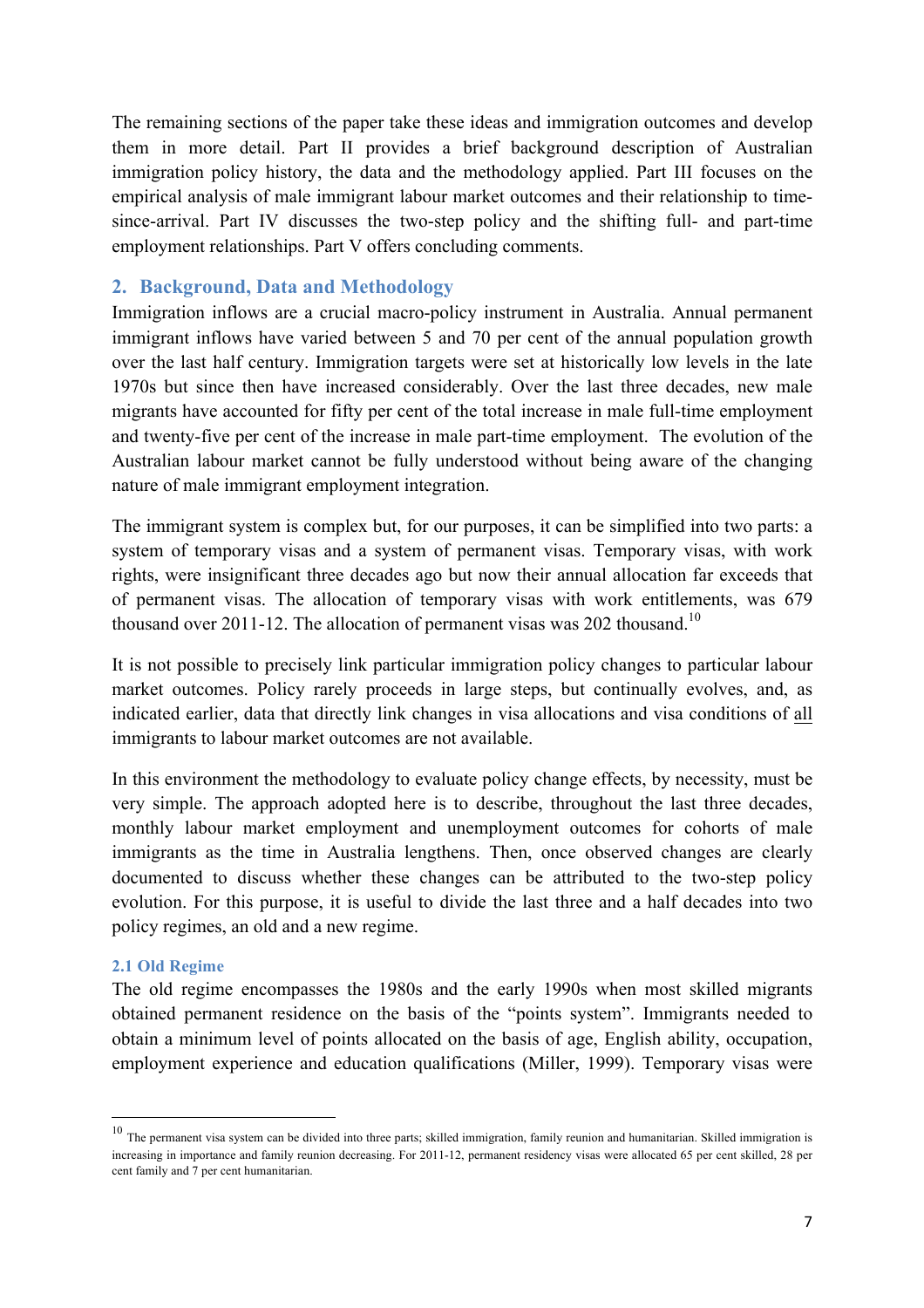small in number and the pathway from temporary visa to permanent residence was unimportant. Most permanent visas were allocated to off-shore applicants.

#### **2.2 New Regime**

<u> 1989 - Jan Samuel Barbara, político establecido de la provincia de la provincia de la provincia de la provinci</u>

The new regime encompasses the decade and half after 2000. Over this period, temporary visas, with work rights, have grown quickly. In response, the allocation of permanent visas on-shore to those with temporary visas, and living in Australia, has become increasingly important. The two-step process has become the most common pathway to permanent residence.

Step one is primarily built around two temporary visa categories; fee paying international students (potentially skilled) and business sponsored temporary full-time employed skilled migrants (these visas are officially referred to as long-stay visas but are limited to a maximum of four years stay)<sup>11</sup>. Student visas allow a full-time student to work up to 20 hours a week and unlimited time during semester breaks. Business sponsored visas (457's) are for full-time employment and lapse if employment is terminated but can be reinstated, subject to immigration department approval, if the visa conditions can be met with another employer. Each of these temporary visas are uncapped and largely removed from detailed government control, although broad conditions must be met. Tertiary institutions determine foreign student numbers and their academic requirements. Individual employers determine the migrant inflow they will employ to meet labour market skills that they need and which they argue are not easily found among native workers.<sup>12</sup>

Step two – acquiring permanent status - usually differs between the two temporary visa groups. Business temporary visa holders usually proceed to permanent status within a couple of years usually with the sponsorship of their employer. Students usually apply for another temporary visa after graduation - the bridging visa - which gives them the right to work fulltime for two years after which they may apply for permanent residence either as an individual, through the general skilled points system (their major entry route), or with employer sponsorship which has a higher processing priority and is growing in importance but is still relatively unimportant for them (DIAC, 2013). Over 2011-12, 60 per cent of the successful skilled permanent migration applications were drawn from these two programs.

Permanent residence places are capped (under tight government control). Temporary visas (largely demand driven) are uncapped. The balance between the two largely determines the probability of obtaining permanent residence in the second step process.

 $11$  In September 2013 there were 342,000 students, and 40,000 graduates on temporary visas and 175,000 people on business sponsored (class 457) visas. In addition there were 145,000 young people on working holiday visas and 140,000 on bridging and other visas.<br><sup>12</sup> A short history of these programs is as follows: (i) *study to residency route*. In 198

to foreign students (Jackson, 1984) which allowed tertiary institutions to charge full-fees to foreign students. Since then tertiary fee-paying student visa issued during a year have increased from one thousand to more than three hundred thousand. Government controls include a base level English requirement. (ii) *work to residency route.* Firms could always bring skilled workers to Australia for short periods of time but the program was relatively small. A decade and a half ago the government introduced a 457 visa scheme for these immigrants and delegated quality control and numbers to the business community. There are government imposed conditions to ensure that migrants are of high quality and are filling a labour market gap that cannot be filled by native labour. These visas, allocated during a year, now account for over one hundred thousand workers. Employees on 457 visas have a minimum pay rate of \$A53,900 per year compared to the Australian Minimum Wage of \$32,350 (\$A16.37 per hour).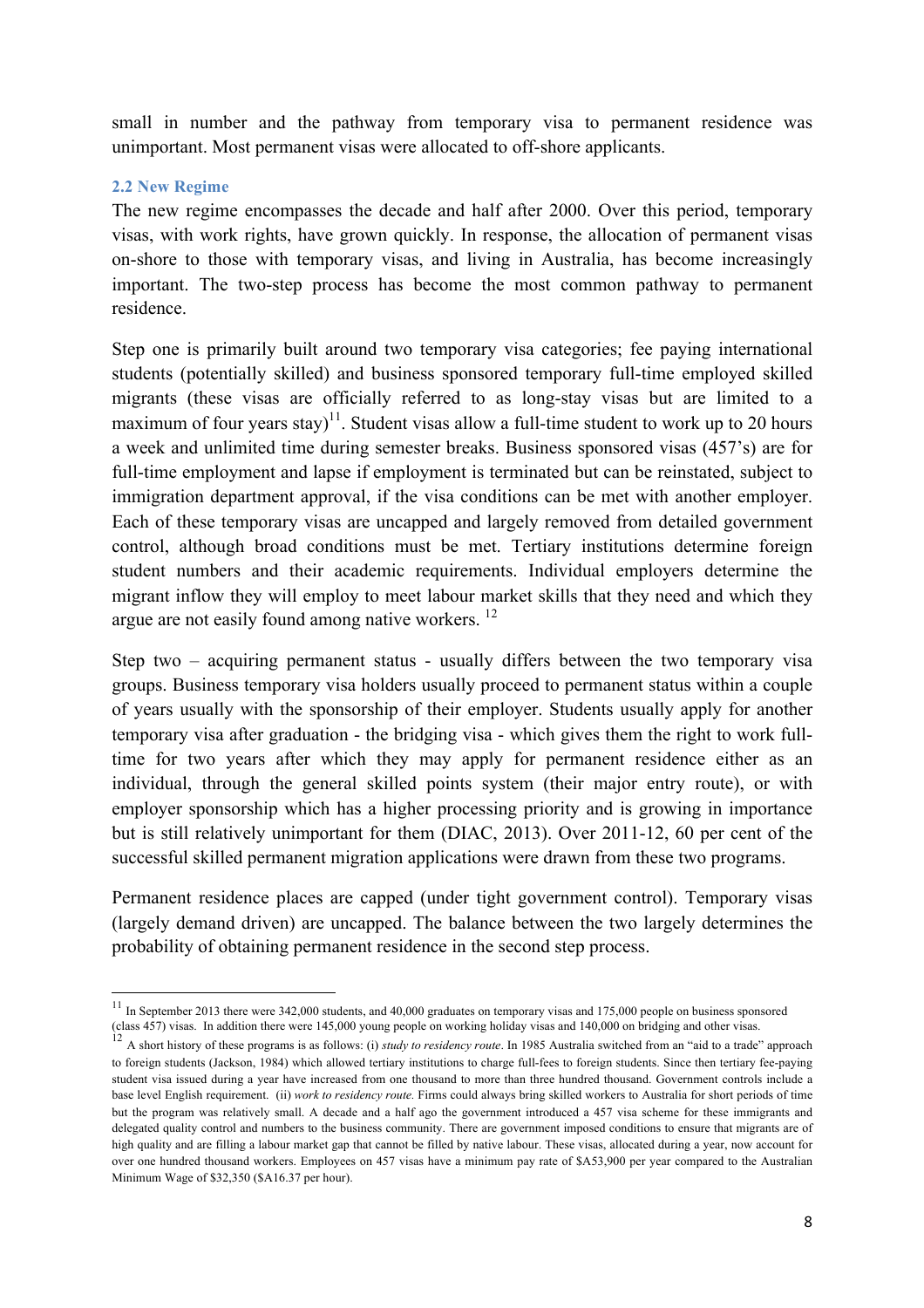In the long-run, a two-step policy should improve labour market integration of permanent settlers, as measured by employment take-up. Most skilled immigrants obtain permanent residence either after they are brought directly to Australia, already employed, or after buying an Australian education to facilitate their permanent residency application. The substantial on-shore investment in labour market skills by temporary migrants, before obtaining a permanent residence visa, has increased rapidly over the last two decades. This investment should pay-off in the long run in terms of increased employment rates and earnings. Furthermore, there is probably improved selection as temporary migrants "try out" Australia to see whether it suits before taking step two.

In the short-run, a two-step policy, which increasingly generates a large pool of temporary workers confined to the early years after arrival, complicates the analysis of immigrant labour market integration. There are two opposing forces at play.

Immigrants, who arrive as students, will usually delay labour market entry and, while studying, may accept convenient, but low paying, part-time jobs. Labour market integration may appear to deteriorate during the early years after arrival. After course completion, when students enter the labour market on a full-time basis, labour market integration may suddenly appear to substantially improve.

Immigrants, who arrive already employed under a business immigrant skill program, will have the opposite short-run effect on assimilation estimates. There will be almost instant short-run employment integration and labour market quality of new arrivals will appear to increase.

How these two offsetting forces have evolved through time and impacted on immigrant assimilation is yet to be adequately examined.

### **3. Empirical Analysis**

<u> 1989 - Jan Samuel Barbara, político establecido de la provincia de la provincia de la provincia de la provinci</u>

In the absence of wage data we focus on immigrant employment. This is a good way to proceed as employment outcomes have always been a major criterion for assessing immigrant policy effectiveness in Australia and wage differences between immigrants and natives are not large (Chiswick and Miller, 2013). Indeed average earnings are higher for immigrants.

Figure 1 plots the evolution, since arrival date, of two immigrant male cohorts, twenty years apart, one cohort from the old regime, 1981-85, and one cohort from the new regime, 2001- 05.<sup>13</sup> The vertical axis measures the immigrant total employment-population ratio for those over 15 years of age. The horizontal axis measures the period of time since the first month of cohort arrival. The data extend over a maximum of 10 years to avoid the influence of the 1992 recession which impacts adversely on the 1981-85 inflow. Australia largely avoided

<sup>&</sup>lt;sup>13</sup> Australian Bureau of Statistics, Labour Force Data Cube LM7, Labour Force Survey by Sex, Country of Birth, Year of Arrival, State. The arrival cohort 1981-85 is the first complete cohort available in the data. The 2001-05 cohort also enables us to analyse employment outcomes over ten years. We will discuss outcomes for the latest cohort, 2006-10, subsequently. .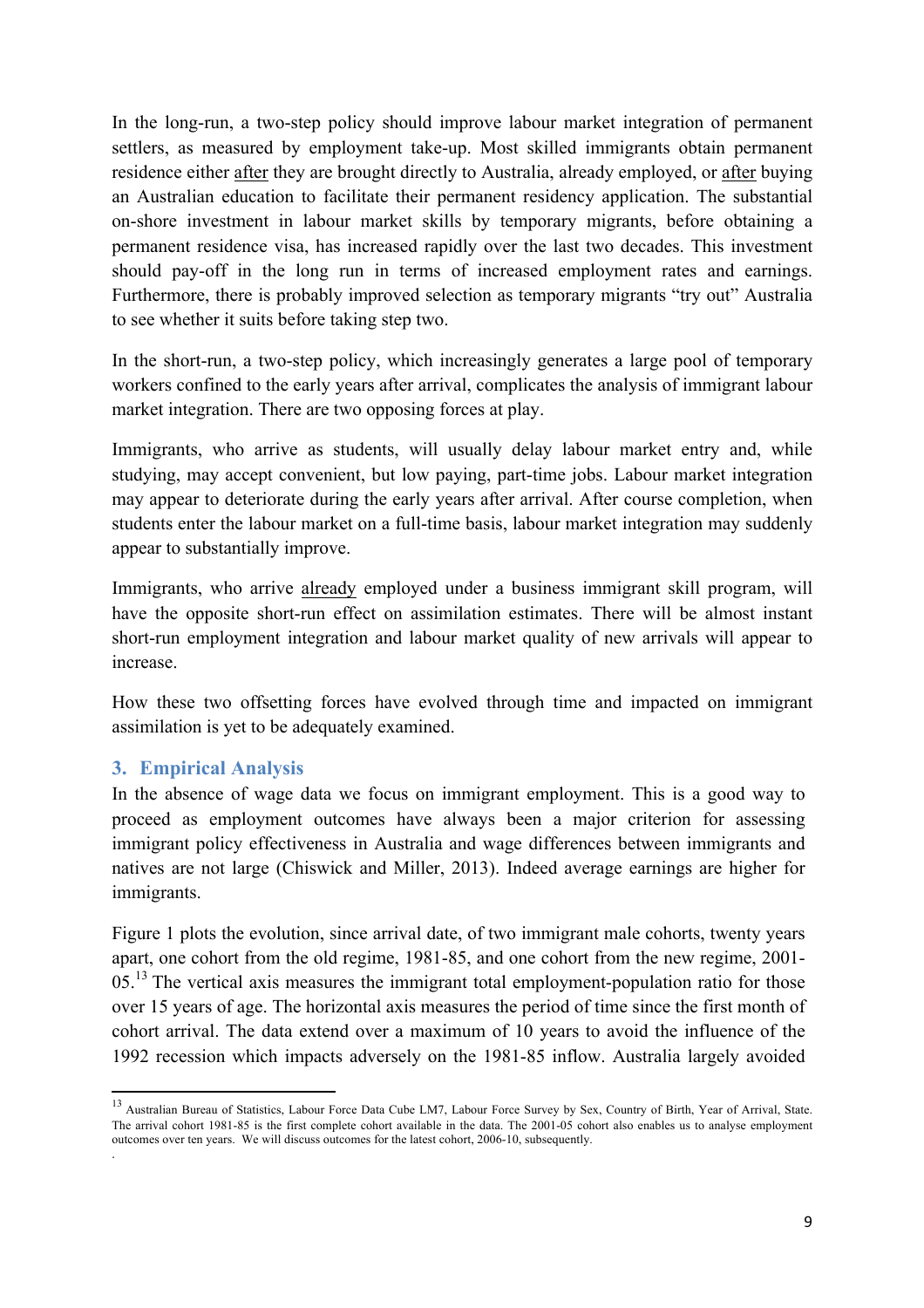the effect of the Global Financial Crisis and therefor employment outcomes for the 2001-05 inflow are largely unaffected by economic downturns.

Under the old regime, 1981-85, 40 per cent of those who arrived in January 1981 – the peak summer holiday month – responded to the Labour Force Survey of that month that they were employed. This seems a remarkable integration record, one which Australian born university graduates, or school leavers from the previous year, do not achieve in the following January.

Within nine months of arrival, the employment-population ratio increased to the mid 60's (the average outcome for those who arrived sometime between January and Sept 1981). From this point onwards, employment primarily fluctuates around 65 per cent until the four year mark, and then increases marginally to plateau for a while at 70 per cent and then increases again eight years after arrival to just under 80 per cent. These data suggest that most employment integration, under the old regime, takes place within a few months after arrival.

Under the new regime, 2001-2005, employment outcomes are different. Comparisons between the two regimes suggest three distinct periods; (i) new regime employment is markedly lower in the early period after arrival, approximately 25-30 per cent, over the first two years and just under 10 per cent lower, on average, over the next two years (ii) from four to six years employment rates are similar across the regimes (iii) after six years, new regime employment moves marginally above old regime employment.

These comparisons prompt two remarks.

First, a routine application of the standard Chiswick/Borjas immigrant labour market integration model to the first four years data after arrival would imply, other things being equal, that immigrant labour market quality has fallen. But there are problems with this interpretation. How is it possible, if new regime immigrant labour market quality is lower, for complete employment catch-up to old regime levels to occur just after the four year mark? Furthermore, the existence of a cross-over around the six year point, after which new regime employment is marginally higher than old regime employment, suggests higher longer term labour market quality of the new regime inflow. There are obvious intertemporal issues at play that need to be taken into account and which complicates a standard type analysis.

Second, the shift of employment patterns across regimes is consistent with expected outcomes from a movement towards a two-step policy in which the effect of foreign student visa growth dominates that of business visa growth, with the result that employment is depressed, in the short run, when students are studying. In the long run, students complete their studies, and, as a result of their education investment, employment begins to increase. Is this a correct way to interpret employment differences across regimes? It is not easy to answer this question when there are no data that link visa category to employment changes through time. But there is an indirect way of proceeding that may help.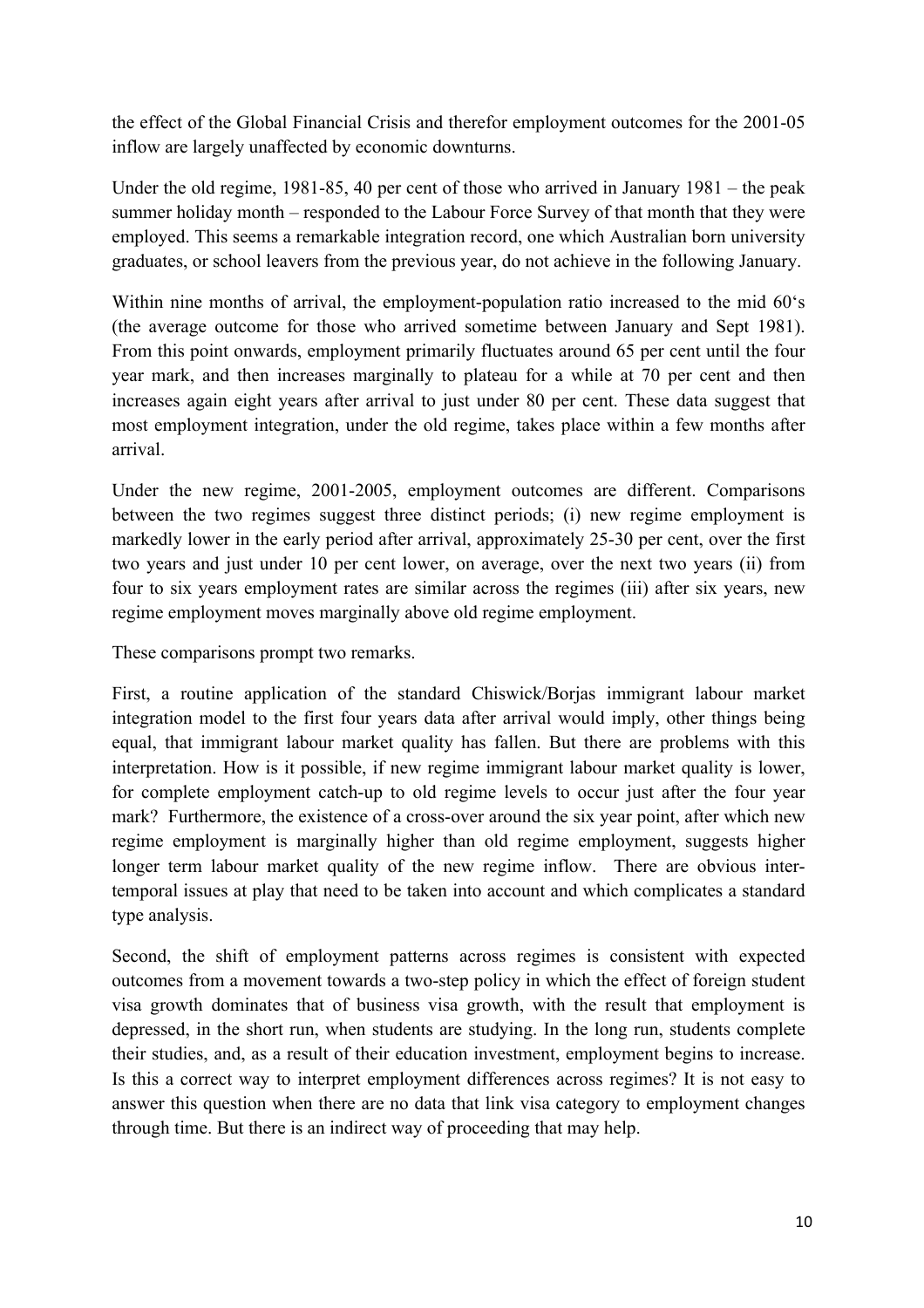Labour Force data classify immigrants by country of birth. The two major groups are those born in "Main English-speaking countries" (here referred to as English speaking, ES) and those born in "Other than Main English-speaking countries" (here referred to as non-English speaking, NES). The NES proportion of total inflows over a five year period has increased over the last three decades from 50 to 67 per cent.

The large and fast growing fee paying foreign student population is drawn primarily from NES countries, such as China and India, and there is a negligible proportion of ES students, drawn from countries such as the UK, Canada and the USA. In May 2010, NES immigrants accounted for 70 per cent of all foreign born students, 15-19 years and 87 per cent of all foreign born students, 20-34 years (Table 1 Appendix 1, ABS, 2010). By way of contrast, the business visa group is predominantly drawn from ES immigrants.<sup>14</sup>

Since the NES proportion differs so much across these two major visa categories we can use the ES-NES division, in a rough way, to isolate the short run effects of increased student numbers, acting to decrease NES employment, and increased short-term business visas, acting to lift ES employment. Figure 2 presents old and new regime total employment–timesince-arrival relationships for each immigrant group and the results are striking.

First, in both regimes ES immigrants integrate into employment quickly – 75 per cent are employed within six months or so after arrival and then, within three or so years, the employment rate gradually drifts upwards to between 80 and 90 per cent.

Second, in both regimes, NES employment is significantly lower than ES employment and labour market integration is slower. Over the first four years after arrival, NES employment is 30-40 per cent lower than ES employment. The large ES-NES employment gap begins to narrow after four years and convergence between the two groups is almost achieved ten years after first arrival. The employment gap between the two groups is very significant. Over 10 years, the 1981-85 ES inflow was employed an average of 8 years. The NES group were employed three years less.

Third, and this is the surprising, new, and important fact. Within each immigrant group there are only marginal changes in the employment-time-since-arrival relationship between regimes. Despite the growth in skilled short-term business visas there seems to be no significant short-term lift in new regime ES employment. Despite the rapid growth of student numbers there is only a small short term downward movement in new regime NES employment.

The very small total employment changes, within each immigrant group (Figure 2), have an important implication. It indicates that the principal reason for the short term downward movement of aggregate immigrant employment between regimes in the early years after

<u> 1989 - Jan Samuel Barbara, político establecido de la provincia de la provincia de la provincia de la provinci</u>

<sup>&</sup>lt;sup>14</sup> However, the NES proportion is growing within the business category and consequently the skilled worker temporary visa category is not as homogeneous as the student visa category. It also should be remembered that some ES and NES immigrants may have obtained permanent residency under other programs (family re-unions, humanitarian and so on) but they cannot be separated in the data. We doubt, however, whether this will significantly affect the results of this broad brush analysis.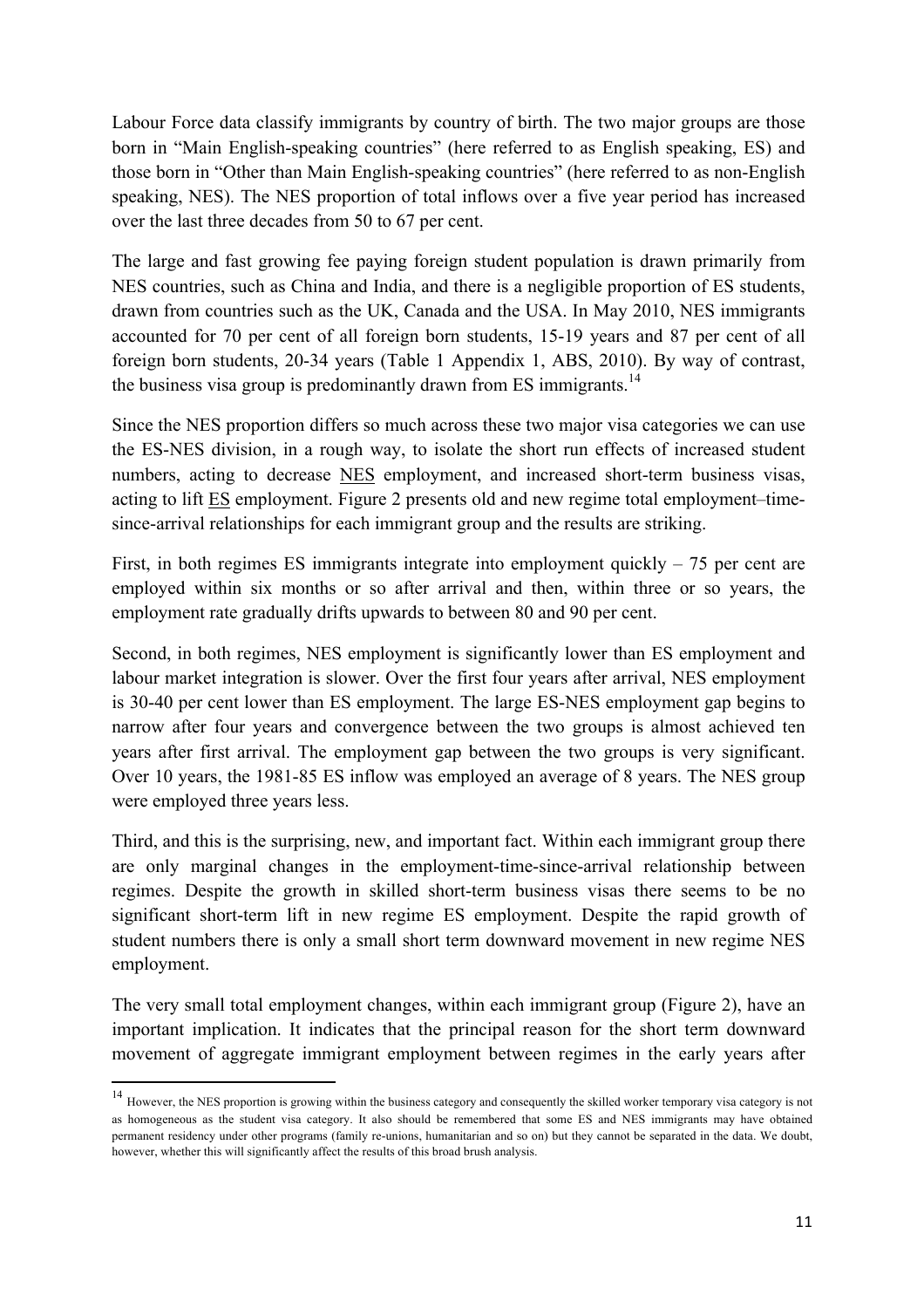arrival, (Figure 1), is the increase in the inflow proportion of NES migrants, the group with the lowest employment level, rather than a change in total employment behaviour within each group. This fact, considered in isolation, would suggest that the two-step policy change is not important in terms of macro employment outcomes. What matters is the changing proportion of ES and NES immigrant inflows.

But, is this the complete story? Perhaps, in terms of assessing the impact of the two-step policy, total employment is not the right variable to focus on? Perhaps, for example, it would be better to analyse the change in full- and part-time employment separately? There are two reasons why this might be a good idea.

One reason is that students who seek employment while studying are limited to doing so on a part-time basis, and it is possible, for the NES group, that a lift in part-time employment, while studying, more-or-less offsets a fall in full-time employment so that the two-step process has a major effect on the part- full-time employment split but no effect on total employment in aggregate. If this were true there would be a major change in the nature of the immigrant labour market integration process that was not detected by a total employment focus.

There is another important reason for looking at the part- and full-time employment division, and its relationship to increased student enrolments and their impact on labour market integration. Thinking of a large proportion of NES immigrants as temporary, arriving as students and making a major contribution to part-time employment, leads in different policy directions and to different understandings of the nature of current immigration flows than thinking of NES immigrants as permanent and primarily contributing to full-time employment. If the part- and full-time employment dichotomy is important it leads to the need for a new paradigm that is quite different from the usual immigrant permanent-settler paradigm that has been dominant for so long.

## **4. The Two Step Policy and the Shifting Full- and Part-Time Employment Relationships**

Figure 3 presents full-time employment-time-since-arrival data for the two inflow groups from each regime. Once again ES full-time employment outcomes differ little between regimes, although old regime ES migrants do perform marginally better during the first eighteen months. The full-time employment relationship through time, and across regimes, seems almost identical with the stability of the total ES employment relationship across regimes (Figure 2). Hence, by implication, there has been little change in ES part-time employment. Labour market integration of ES immigrants, measured by employment outcomes, either full-, part-time or total, has been little affected by the business temporary visa innovation and the two-step process.

For NES migrants, the group most affected by student visa growth, there are noticeable and large full-time employment differences between old and new regimes. Over the first six years, new regime full-time employment is 30 to 60 per cent less than that of the old regime,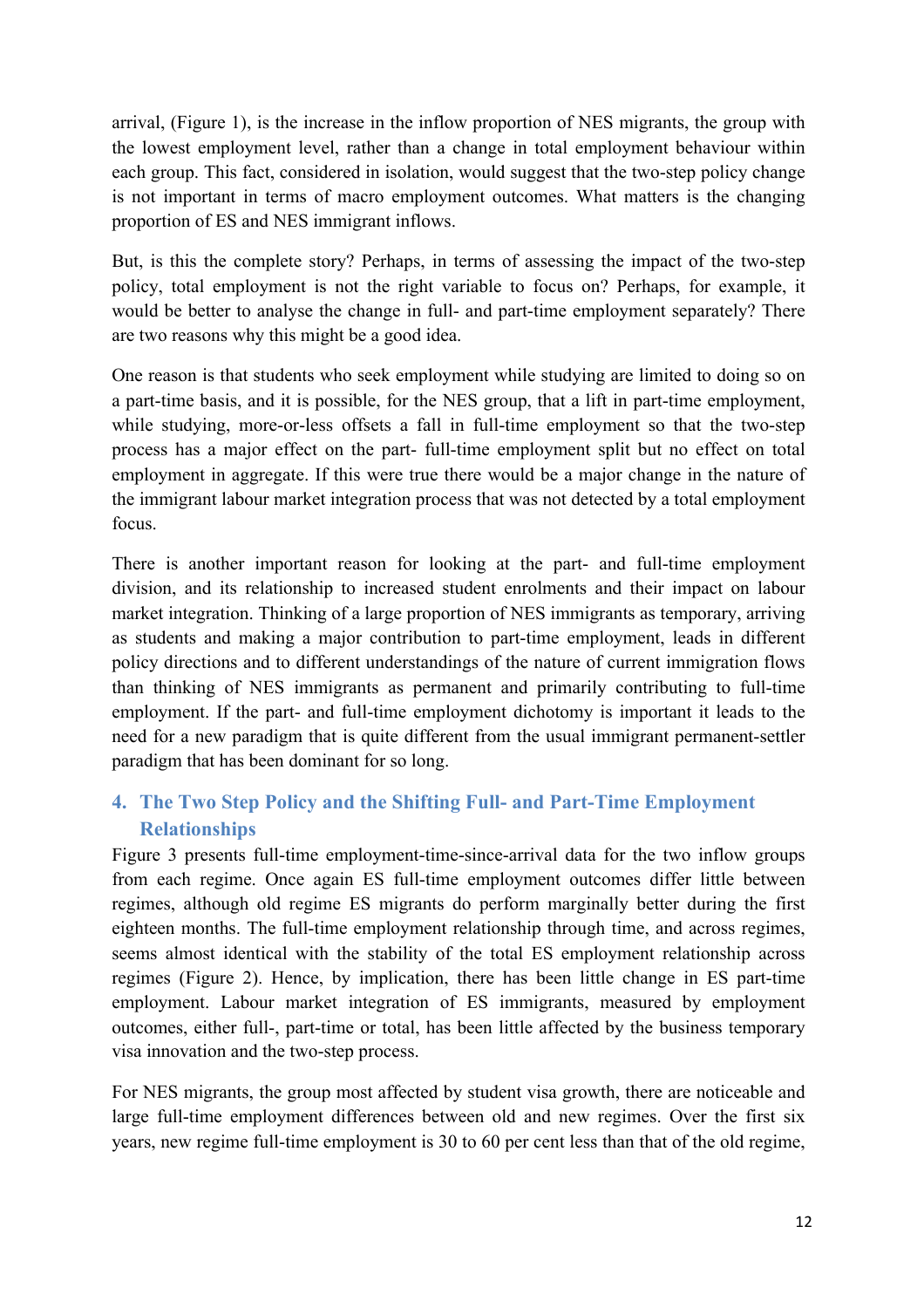a fall consistent with a substantial student two-step policy effect. Over most of the first six years, in the new regime, only one third of NES male immigrants have a full-time job.

In the longer term, NES full-time employment in the new regime lifts from these very low levels and the full-time employment gap between regimes begins to close until it has disappeared by the ten year mark. It is particularly interesting to note, however, that despite the heavy investment in on-shore education and labour market experience new regime fulltime employment does not exceed old regime full-time employment even after ten years.

Figure 4 presents part-time employment-time-since-arrival outcomes for both immigrant groups. Under the old regime, there was little part-time work and no significant difference between ES and NES migrants. The average part-time employment-population ratio over the ten year period after arrival was just under 5 per cent.

Under the new regime, the situation is quite different. Over the decade after arrival, there is a clear upward movement in part-time employment for both migrant groups; moderate for ES - increasing by four percentage points of the population over the decade after arrival - but large and dramatic for NES - increasing by about 15 percentage points of the NES population

The change in employment behaviour of NES immigrants is especially important. Part-time employment in the new regime increases steeply over the first six years after arrival, peaking at one in five NES migrants, an extra-ordinarily large outcome for immigrants with an average age of 35 years. After this peak, when most NES migrants have completed their tertiary education, part-time employment begins to fall quickly until ten years after arrival part-time employment is marginally above that of ES migrants, but still at higher rates than under the old regime.

The shifting pattern of employment outcomes is clear. Across regimes, all significant employment changes occur among NES migrants – the group dominated by students - and it is towards their shifting full- and part-time employment mix that we direct our attention. The large changes that are taking place have been increasing through time and to emphasize this we also compare NES outcomes for those who arrived during the latest complete five year data period, 2006-10, with outcomes from the 1981-85 inflow cohort. The later inflow data cover a shorter time period (eight years) than the 2001-2005 data, but this disadvantage is more than offset because the latest data reveal the extent of the more noticeable changes in the emerging labour market integration patterns associated with the growing importance of the two-step policy. To widen the discussion, we also divide labour force participation of both regimes into unemployment, full- and part-time employment and labour force participation and follow the changes and interactions among these series as immigrant time in Australia lengthens (Figure 5 and Figure 6).

First, on average, NES male labour force participation is 10 percentage points lower in the new regime, mostly accounted for in the early years after arrival. This is probably a student effect as a significant proportion of students will not be in the labour force at any particular time and the student share among NES immigrants has increased. The student effect is likely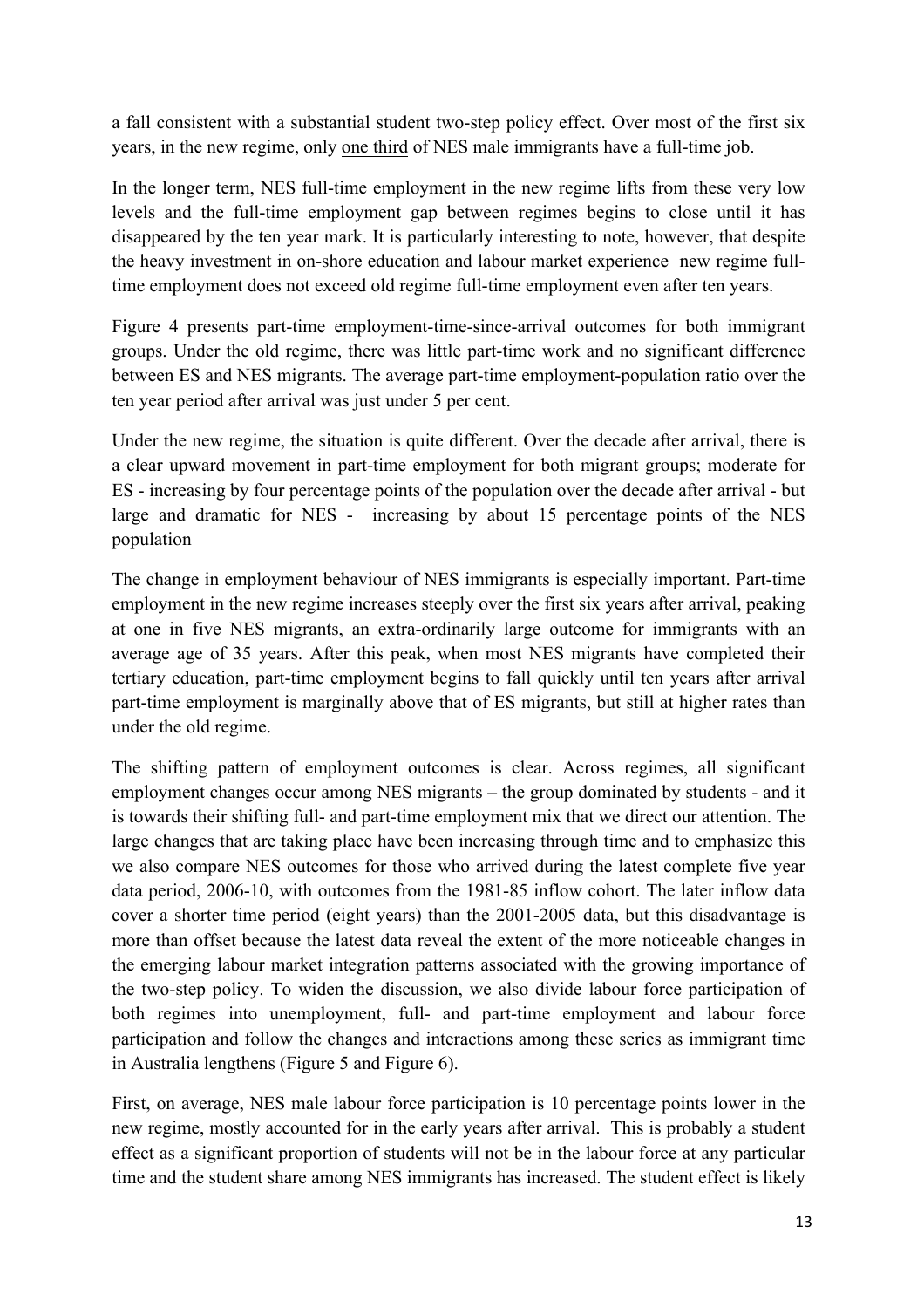to be stronger immediately after arrival as they settle into a new country and devote most of their time to adjusting to the requirements of their education institutions. Then, as the students settle down, labour force participation will increase as they begin to direct attention to combining part-time work with study.

Second, in the early years after arrival, in both regimes, a significant gap arises between labour force participation and full-time employment as the NES labour force increases over the first few years after arrival and the full-time employment-population level is relatively constant. This increasing full-time employment - labour force participation gap, given the labour force participation definition, must be allocated to either part-time employment or to unemployment. It is the change in this allocation which is the major difference between regimes, rather than the size of the gap. The way in which the gap allocation has shifted reveals a new labour market integration process.

In the old regime, the widening gap, in the first few years after arrival, between NES labour force participation and full-time employment was filled by increased unemployment, which, within two years after arrival could increased to 20 per cent of the NES cohort population. After these initial years of high unemployment, full-time employment integration took place by drawing immigrants, more-or-less equally from the unemployment pool and from further participation increases. Part-time employment responses were relatively unimportant.

In the new regime, the widening gap, during the first few years after arrival, between labour force and full-time employment is filled by increased part-time employment and not unemployment. Within three years after arrival, part-time employment increases from a few percentage points to twenty-five per cent of the NES population cohort. Unemployment falls, as time in Australia lengthens, are relatively unimportant. It is part- time employment that falls most beginning around three or four years after arrival and as the labour market integration process continues.

When did this new labour market integration process begin to evolve? The answer is evident in Figure 7, which plots the changing ratio of part-time to total employment against months since arrival for the first, 1981-85, the middle, 1990-2000 and last, 2010-2013, NES inflow cohorts.

Under the old regime inflow, 1981-85, part-time employment accounted for just over five per cent of total NES employment and did not systematically vary with time in Australia. Fifteen years later the part-time/total employment ratio for the 1996-2000 inflow is higher and varies between a ratio of 20 and 30 per cent over the first ten years since arrival. By 2006-10, there is a further increase and now, one to four years after arrival, 40 per cent of NES immigrant employment is now employed part-time, after which part-time employment begins to fall. It is rising and falling part-time employment, rather than rising and falling unemployment that now provides the important source of full-time employment increases as time in Australia lengthens.

Finally, this paper describes a first and somewhat broad brush analysis of Labour Force data. The evolving nature of the statistical relationships are stark, certain and clearly defined. The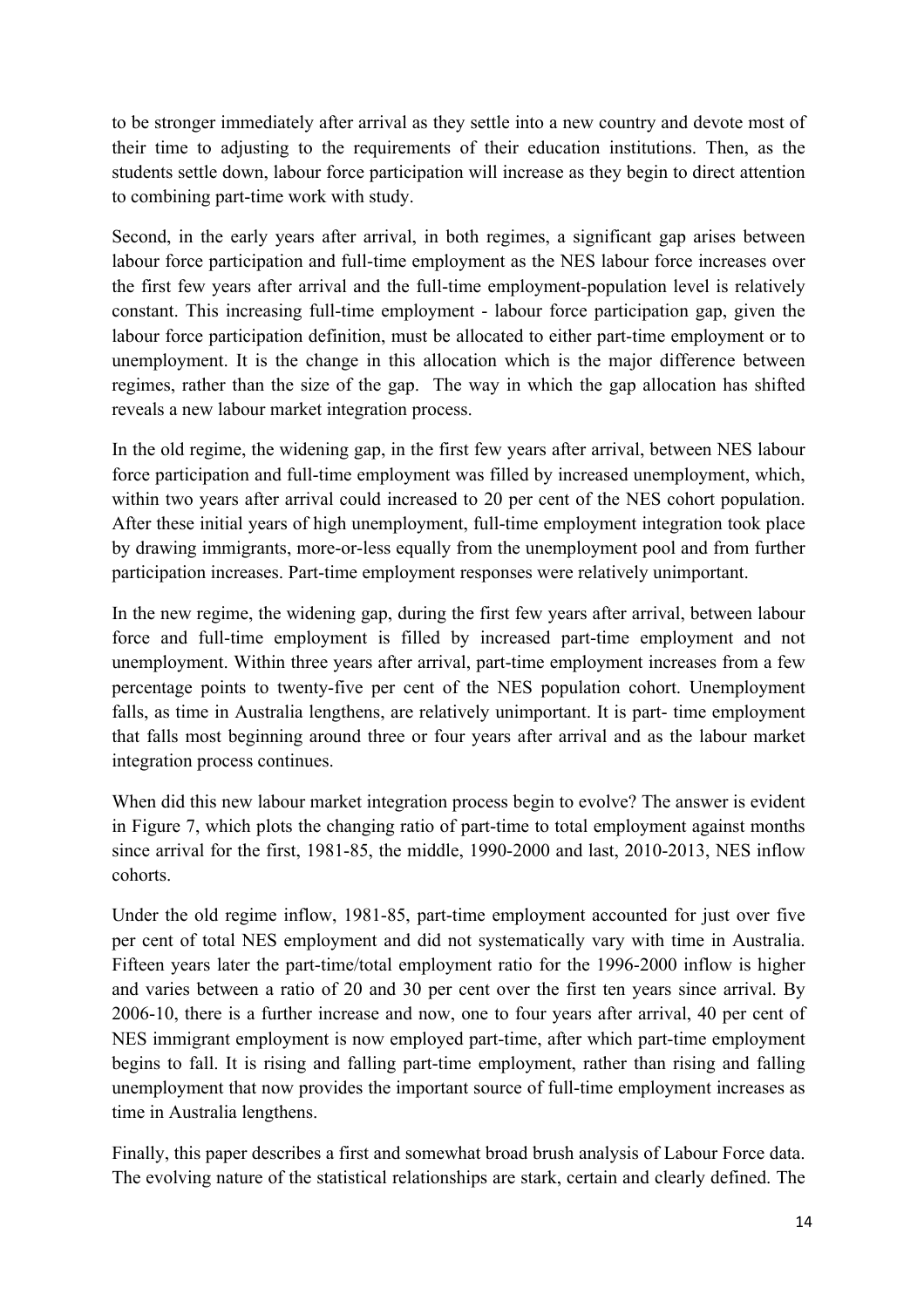evidence to support our interpretation of the reasons for these large changes, however, is very indirect and it is important to ask whether other factors could possibly replace immigration policy innovations, and the development of the two-step process, as the principal determinant of these labour market changes? Could general changes in the Australian labour market over the last four decades be the predominant reasons for these changes?

One possibility is that we are observing the effect on immigrants of the significant economywide growth of part-time jobs among all men over the last three decades. Part-time jobs now account for 17 per cent of male employment. Access to part-time jobs obviously matters but I doubt whether this is the driving force for the large differences between immigrant labour market regimes. I have three reasons in mind for this judgement (i) the rapid increase in immigrant part-time employment is primarily a NES but not an ES migrant phenomenon. Hence, aggregate part-time job growth, in isolation, cannot explain why NES migrants, and not ES migrants, have been decreasing full-time employment and increasing part-time employment. Increasing NES immigrant utilization of Australian education institutions, combined with part-time work, before applying for permanent visa status, seems a far better explanation for the new immigrant labour market outcomes. (ii) the disproportionate NES part-time job growth accelerated over the last decade and a half, at the same time that the foreign student population increased rapidly. But over this period, part-time job growth in the economy as a whole slowed. (iii) only a small fraction of the total number of part-time jobs – between one and five percent of the total - have been held by recent NES immigrant inflows. Given the small shares it is difficult to believe that shifts in the total stock of parttime jobs would exert much impact of the diversion of NES employment away from fulltime and towards part-time jobs.

Another noticeable labour market change that matters, in general, but cannot explain the pattern of migrant employment changes, is that aggregate unemployment has been lower over the last two decades, reflecting the lack of a major labour market down-turn since 1990. Falling aggregate unemployment is consistent with the large unemployment falls among NES immigrants, but is inconsistent with falling NES full-time employment and rapidly increasing NES part-time employment. Furthermore, any aggregate labour market explanation of the changes between regimes has to account for the fact that ES employment and participation rates have changed only marginally. It needs to be explained why all labour market changes have been concentrated on the NES group.<sup>15</sup>

To conclude, it should be remembered that immigration will respond to changing economic conditions in new immigrant supply countries, such as China and India. As their wealthy middle class numbers increase rapidly, and as many of these families seek overseas education, work experience and foreign country residency for their young family members it

 

<sup>&</sup>lt;sup>15</sup> There have also been significant reductions in migrant access to unemployment benefits and other income support which presumably has had an impact. All immigrants arriving after January 1993 became subject to a twenty-six week waiting period for unemployment benefits. Since March 1997 there has been further tightening which has more-or-less excluded immigrants without permanent visa status from all income support programs. These restrictions apply to all immigrants and therefore cannot explain why labour market changes are concentrated on NES migrants.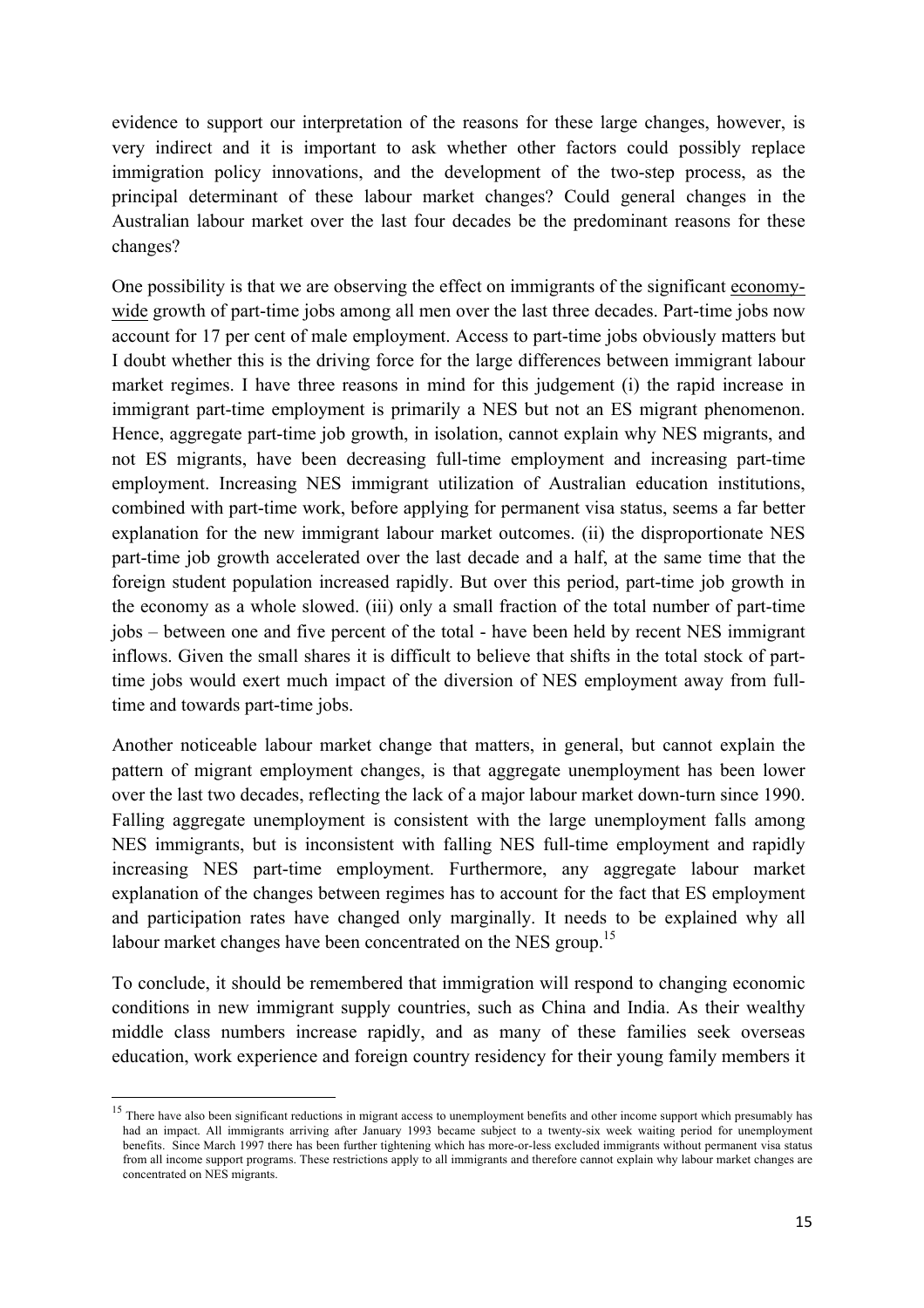should be expected that they will take advantage of the new two-step immigration regime.

## **5. Concluding Remarks**

The new two-step phenomenon, and the associated rapid growth of temporary immigrants with work entitlements, has many important and under-researched implications for Australia, New Zealand, Canada and other countries moving in this policy direction.

The old paradigm of immigrants as permanent settlers from the day they arrive, and the research focus on employment and earnings at arrival and their subsequent growth as measures of labour integration, needs to be revised to avoid misleading analysis.<sup>16</sup> The labour market implications of large numbers of legal temporary immigrants with work entitlements, but no permanent status, needs to be moved closer to centre stage. In Australia, in any one year, the stock of non-permanent immigrants with work entitlements probably accounts for three or more times the labour market input of the annual intake of permanent settlers (Hugo 2006). A new paradigm is needed to address a new range of issues.<sup>17</sup>

Data collections also need to respond to the new environment. As the non-permanent immigrant work force increases in relative importance so does the intellectual and policy cost of the growing data inadequacy in this changing environment. The focus of official surveys of immigrant labour market outcomes when they receive a permanent visa seems particularly unbalanced. More information on temporary migrants and the temporary visa experience of those receiving permanent visas is needed.

Finally, what has been learnt from this preliminary analysis of the Labour Force data that is different from what has been learnt from the traditional analysis of the usual immigrant data sources?

First, over the last twenty-five years, extensive immigrant policy changes have been associated with higher employment rates for male immigrants, at the time of permanent visa receipt (Cobb-Clark, 2003). But for all male immigrant arrivals we find the opposite policy response. During the first five or so years after arrival, immigrant employment in aggregate, has been lower than a quarter of a century ago. Higher employment, at the time of permanent visa receipt, probably arises because employment is increasingly being used as a criterion for permanent visa allocation, and, at least half of new permanent visa recipients have arrived many years previously and their major labour market integration experiences, during the initial years after arrival, are excluded from official surveys of permanent immigrants (DIAC, 2012).

Second, the major change in male immigrant employment, in aggregate, has been the rapid growth of part-time employment, increasing as a share of the immigrant cohort from a peak

 

<sup>&</sup>lt;sup>16</sup> For a review of the international literature that is mainly focused on the old paradigm see Aydemir (2012).

<sup>&</sup>lt;sup>17</sup> For preliminary analysis of a new range of issues see McDonald et al (2005), Hugo (2006), Khoo et al (2008), DIAC (2012a). For an interesting macro assessment of the changing population implications of the evolving nature of Australian immigration see Cully et al (2012).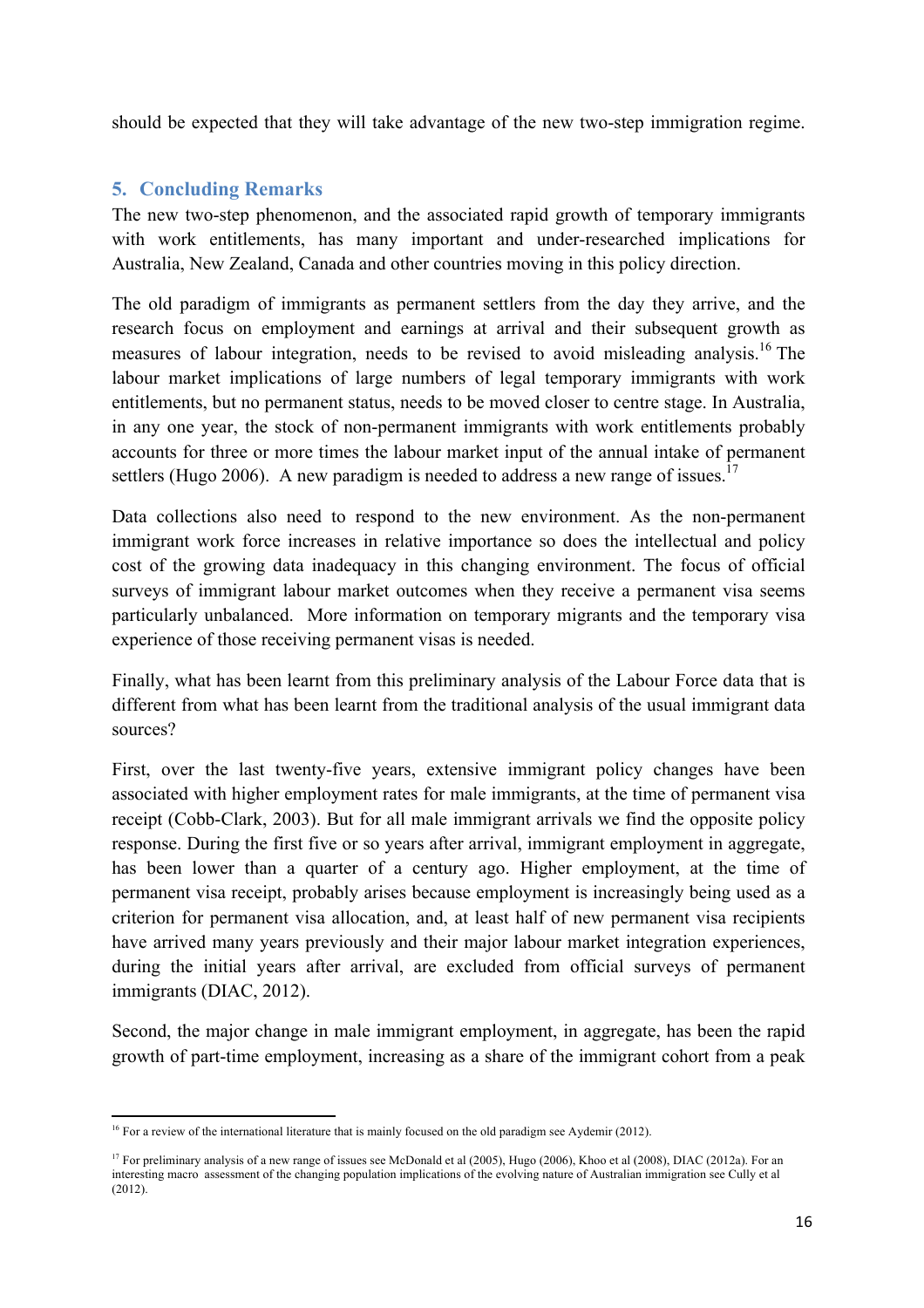of 7.5 per cent three years after arrival, 1981-1985, to 22.5 per cent, 2006-2010. Full-time employment has fallen considerably.

Third, all immigrant groups use the two-step policy framework but it is only among NES migrants – predominantly students – that the new process is noticeably impacting on labour market integration as measured by employment. The NES group is increasingly entering on student visas, accepting part-time employment while studying, and increasing the time gap between arrival in Australia and full-time employment. High NES unemployment rates, just after arrival, which were typical two and three decades ago, have been replaced by rapidly increasing part-time employment over the first three or four years after arrival. Part-time employment for male NES immigrants can now account for almost half of NES total employment three or four years after arrival.

Finally, there are interesting political economy issues that are an integral part of the twostep process that we have put aside but which make the system increasingly contentious and perhaps foreshadow large changes in the future. The allocation of visas with work entitlements for temporary immigrants has essentially been privatised and uncapped; tertiary institutions choose the number of fee-paying students and businesses choose the number of immigrants employed on a temporary basis. The allocation of permanent visas is not privatised and is capped. The political and economic implications of the tensions this system is creating will become increasingly important as the pool of temporary migrants increases (uncapped) and if government decides to reduce the permanent immigrant intake (capped). <sup>18</sup> This scenario would have two effects; a substantial reduction in the probability of a temporary visa holder obtaining permanent residence and few visas left for off-shore permanent visa applications. Both effects would have widespread ramifications and probably begin to reverse the trend for increasing numbers of temporary migrants.

<u> 1989 - Jan Samuel Barbara, político establecido de la provincia de la provincia de la provincia de la provinci</u>

<sup>&</sup>lt;sup>18</sup> One problem that has emerged is that fee paying foreign students have not been confined to universities and many students enrolled in teaching institutions that provided limited education outcomes. The immigrant then uses these institutions as a base to apply for permanent status. In the extreme, the student applies for an English language course with low academic standards, perhaps breaches the visa restrictions by working full-time and then quickly applies for permanent residence with employer sponsorship. In some instances, the course is not completed. Less extreme variants of this practice have grown quickly. In response, government has begun tightening visa access with a resultant fall in foreign fee paying student applicants (DIAC et al, Knight Review, 2011).

Another area of contention relates to the uncapped 457 business skilled employee visas. Unions and some others argue that these visas are undercutting local training. Why train a native worker if the firm can import someone already trained? There has been continuing low level tension around this scheme but the tension has increased substantially as the immigrant numbers have increased, the scope of the scheme has widened, and as aggregate economic and employment growth has been slowing**.**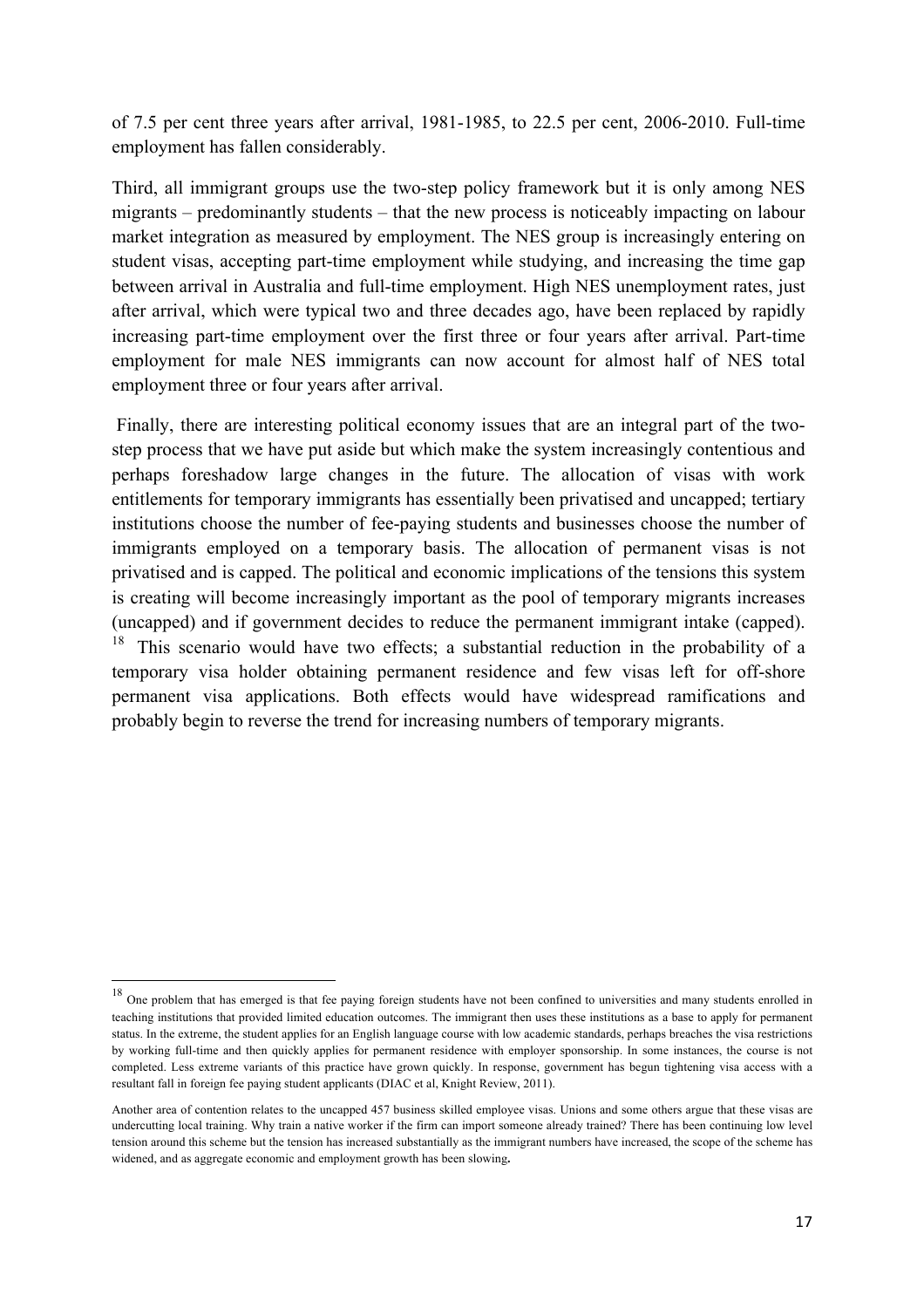#### **References**

- Australian Bureau of Statistics, ABS (2006), "Migrants; Employee Earnings, Benefits and the Trade Union Membership", Cat. no. 6310.0, Aug
- Australian Bureau of Statistics, ABS (2010), "Migrants; Education and Work 2010", Cat. no. 6227.0, May
- Australian Bureau of Statistics, ABS (2011), "Characteristics of Recent Migrants, Australia", Cat. no. 6250.0, Nov
- Aydemir, A. (2012), "Skill Based Immigrant Selection and Labor Market Outcomes by Visa Category", IZA Discussion Paper, No 6433, March
- Antecol, H., D. Cobb-Clark and S. Trejo (2003), "Immigration Policy and the Skills of Immigrants to Australia, Canada and the US", *Journal of Human Resources*, University of Wisconsin, Vol. 38 (1)
- Birrell, B., and E. Healy (2013), "Scarce Jobs: Migrants or Locals at the end of the Queue?"' Centre for Population and Urban Research, Research Report, August
- Borjas, G. (1985), "Assimilation, changes in cohort quality and the earnings of immigrants", *Journal of Labour Economics* 3, 463-489
- Breunig, R., S. Hasan and M. Salehin, (2013), "The immigrant wage gap and assimilation in Australia: does unobserved heterogeneity matter?", CEPR Discussion Paper Series, Centre for Economic Policy Research, Research School of Economics, Australian National University
- Chiswick, B. R. (1978), "The Effect of Americanisation on the Earnings of Foreign Born Men", *Journal of Political Economy*, Vol. 86, No. 55, 897-022
- Chiswick, B. R., and P. W. Miller (2013), "Negative and Positive Assimilation By Prices and By Quantities*", IZA Discussion Paper* No.7389, Study of Labor, May
- Clarke, A., and M. Skuterud (2012), "Why do Immigrant Workers in Australia Perform Better than in Canada? Is it the Immigrants or their Labour Markets?", *Canadian Labor Market and Skills Researcher Network*, Working Paper No.96, March
- Cobb-Clark, D., B. Hanel and D. McVicar (2012), "Immigrant Wage and Employment Assimilation, A comparison of Methods", *IZA Discussion Paper,* No 7062, Study of Labour, IZA
- Cobb-Clark, D. (2003), "Public Policy and the Labour Market Adjustment of New Immigrants to Australia", *Journal of Population Economics*, 16:655-81
- Cobb-Clark, D. (2004), "Selection Policy and the Labour Market Outcome of New Immigrants", *IZA Discussion Paper,* No 1380, Study of Labour IZA, November
- Cully, M., and L. Pejoski (2012), "Australia unbound? Migration, openness and population futures, section 2.2, in A Greater Australia: Population, Policies and Governance, ed. G. Hugo and J. Pincus, CEDA p61-71
- Department of Immigration and Citizenship, DIAC (2010), "How new migrants fare: Analysis of the Continuous Survey of Australia's Migrants", Canberra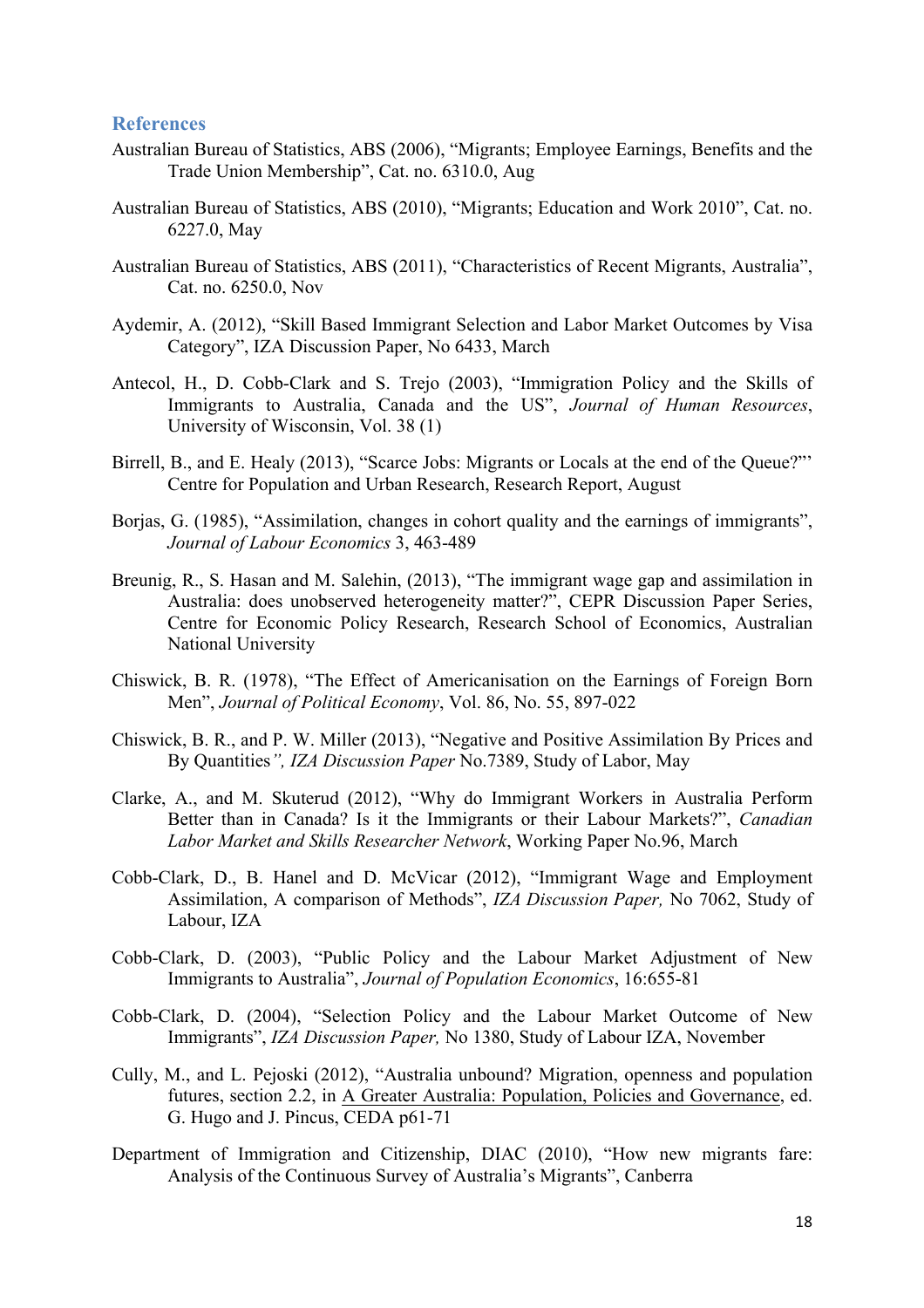- Department of Immigration and Citizenship, DIAC (2010a) "Obtaining a better understanding of the Student and Skilled Graduate visa programs. Final Report", Institute for Social Science Research, University of Queensland, Australian Government, Dec
- Department of Immigration and Citizenship, and Department of Employment and Workplace Relations, DIAC (2011), "Strategic Review of the Student Visa Program 2011". (Knight Review), Canberra, Dec
- Department of Immigration and Citizenship, DIAC (2012), "Continuous Survey of Australian Migrants, Cohorts 1-5 Report, 2009-11", Canberra
- Department of Immigration and Citizenship, DIAC (2013), "Australian Migration Trends 2011-12", Canberra
- Department of Immigration and Citizenship, DIAC (2013a), "2012-2013 Migration Program Report", Canberra
- Gregory, R. G. (2014), "The Changing Contribution of Female Immigrants to the Australian Labour Market (Mimeo)"
- Hawthorne, L. (2008), "The Impact of Economic Selection Policy on Labour Market Outcomes for Degree Qualified Migrants in Canada and Australia", *IRPP Choices*, 14(5) May
- Hawthorne, L. (2011), " Competing for Skills: Migration Policies and Trends in New Zealand and Australia", IMSED Research, Report prepared for Department of Immigration and Citizenship, Australia and Department of Labour, New Zealand
- Hugo, G. (2006), "Temporary Migration and the Labour Market in Australia", *Australian Geographer*, Aug
- Junankar, P. N., S. Paul and W. Yasmeen (2010), "Are Asian Migrants Discriminated Against in the Labor Market? A Case Study of Australia", *The Singapore Economic Review* (SER), World Scientific Publishing Co. PTE, Ltd., Vol. 55(04), 619-646
- Jackson, R. G. (1984), "Committee to Review the Australian Overseas Aid Program, Report to the Committee", Australian Government Printing Service, Canberra
- Khoo, S.E., G. Hugo and P. McDonald (2008), "Which Skilled Temporary Migrants Become Permanent Residents and Why?", *International Migration Review*, Vol.42 No.1 Spring, P193-226
- McDonald, T., and C. Worswick (1999), "The Earnings of Immigrant Men in Australia, Assimilation, Cohort Effects and Macro-economic Conditions", *Economic Record*, 75(228) 49-62
- McDonald, P., S. Khoo and G. Hugo (2005), "Temporary Skilled Migrants' Employment and Resident Outcomes", Canberra: Department of immigration and Citizenship
- Miller, P. W. (1999), "Immigration Policy and Immigrant Quality: The Australian points System", *American Economic Review*, American Economic Association, Vol (89), 192-197 May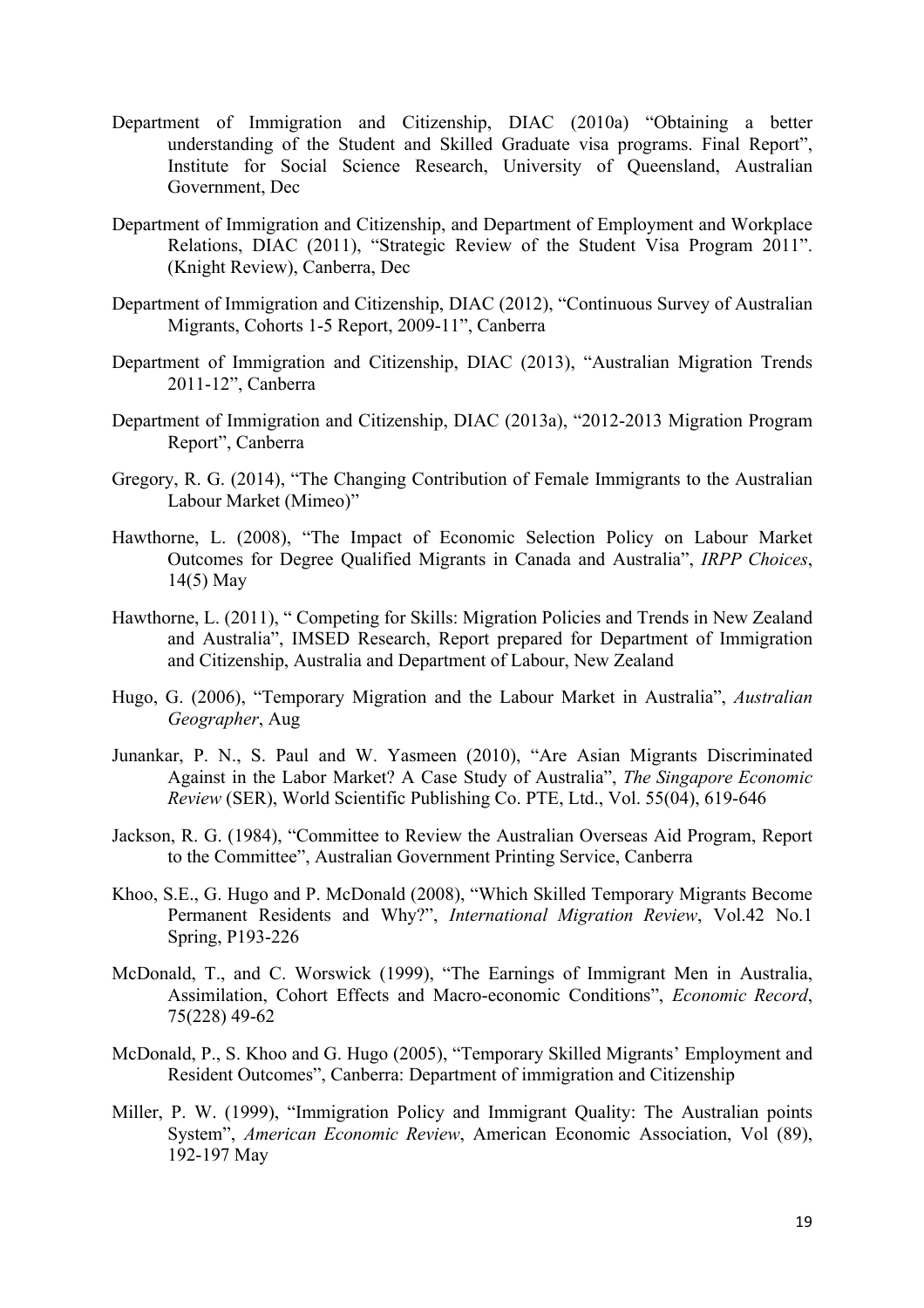Shah, C., and G. Burke (2005), "Skilled migration: Australia", Centre for the Economics of Education and Training, Monash, Working Paper No. 63, Dec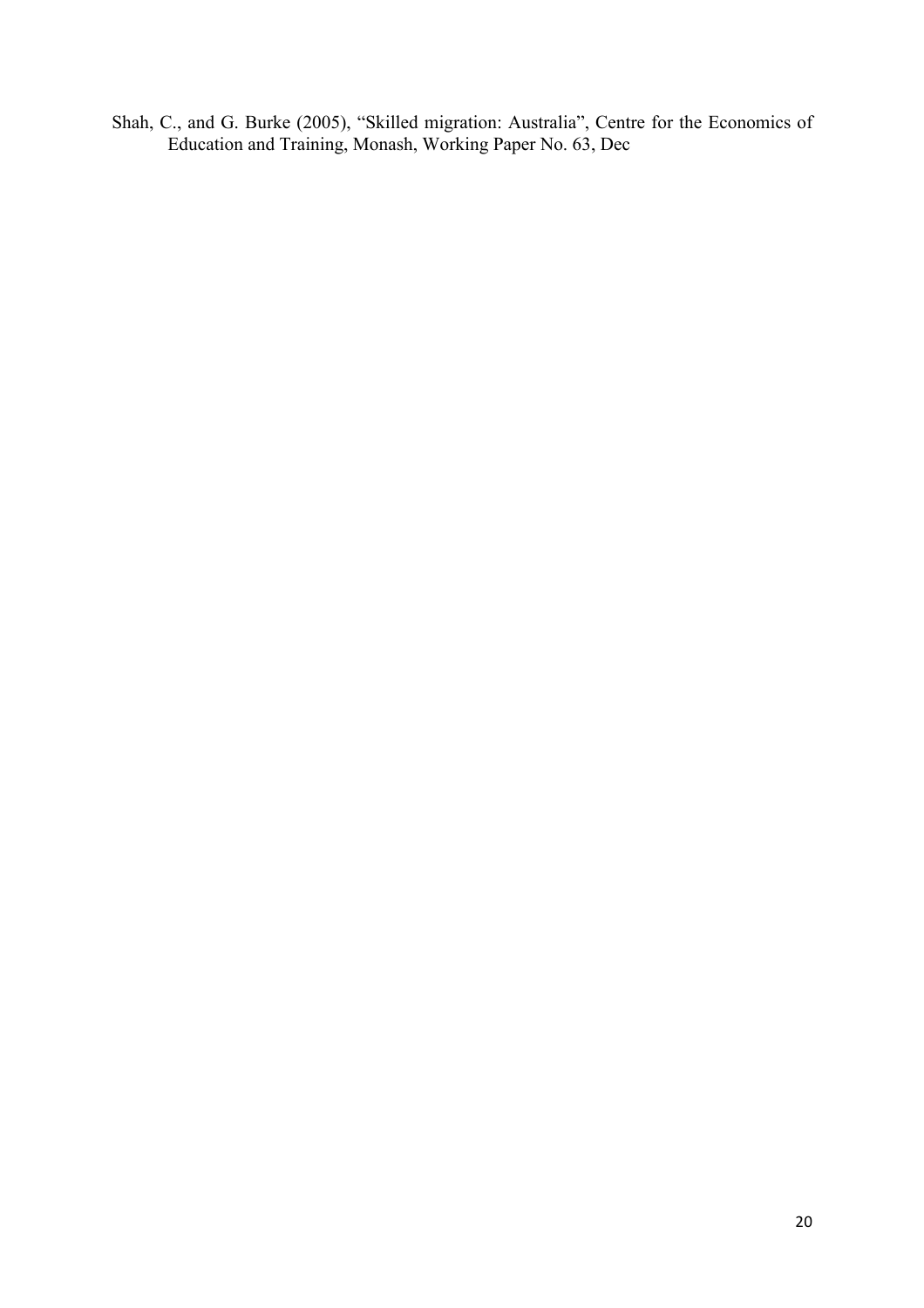



Source: ABS Labour Force, Australia, Detailed- Electronic Delivery, Dec 2013 Cat. No. 6291.0.55.001.

**Figure 2 Male immigrant total employment (TE), English speaking (ES) and non-English speaking (NES), divided by their respective population (PES or PNES) Arrival cohorts: 1981-85 and 2001-05**



Source: As for Figure 1.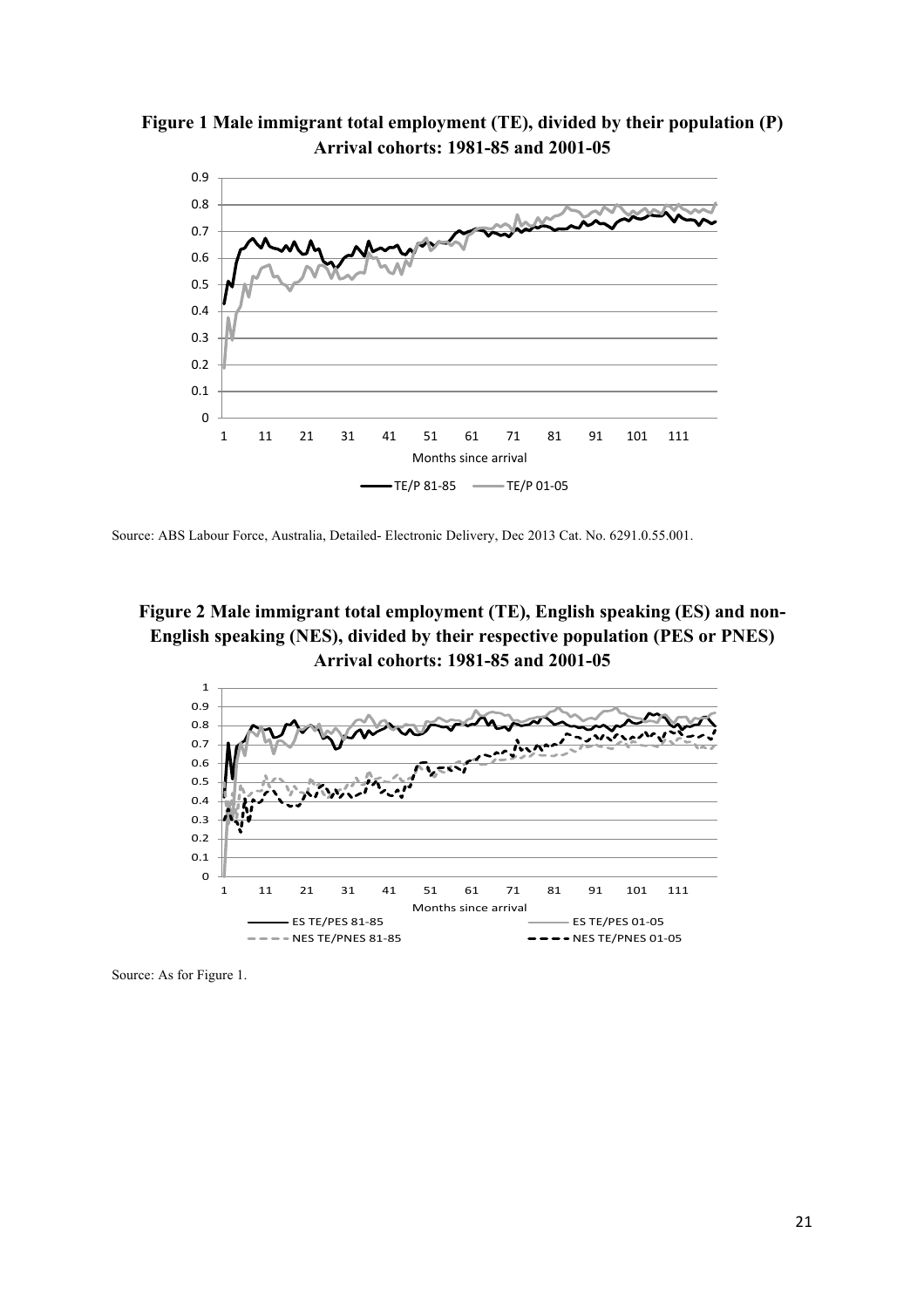**Figure 3 Male immigrant full-time employment (FTE), English speaking (ES) and non-English speaking (NES) divided by their respective population (PES or PNES) Arrival cohorts: 1981-85 and 2001-05**



Source: As for Figure 1.

### **Figure 4 Male immigrant part-time employment (PTE), English speaking (ES) and non-English speaking (NES), divided by their respective population (PES and PNES) Arrival cohorts: 1981-85 and 2001-05**



Source: As for Figure 1.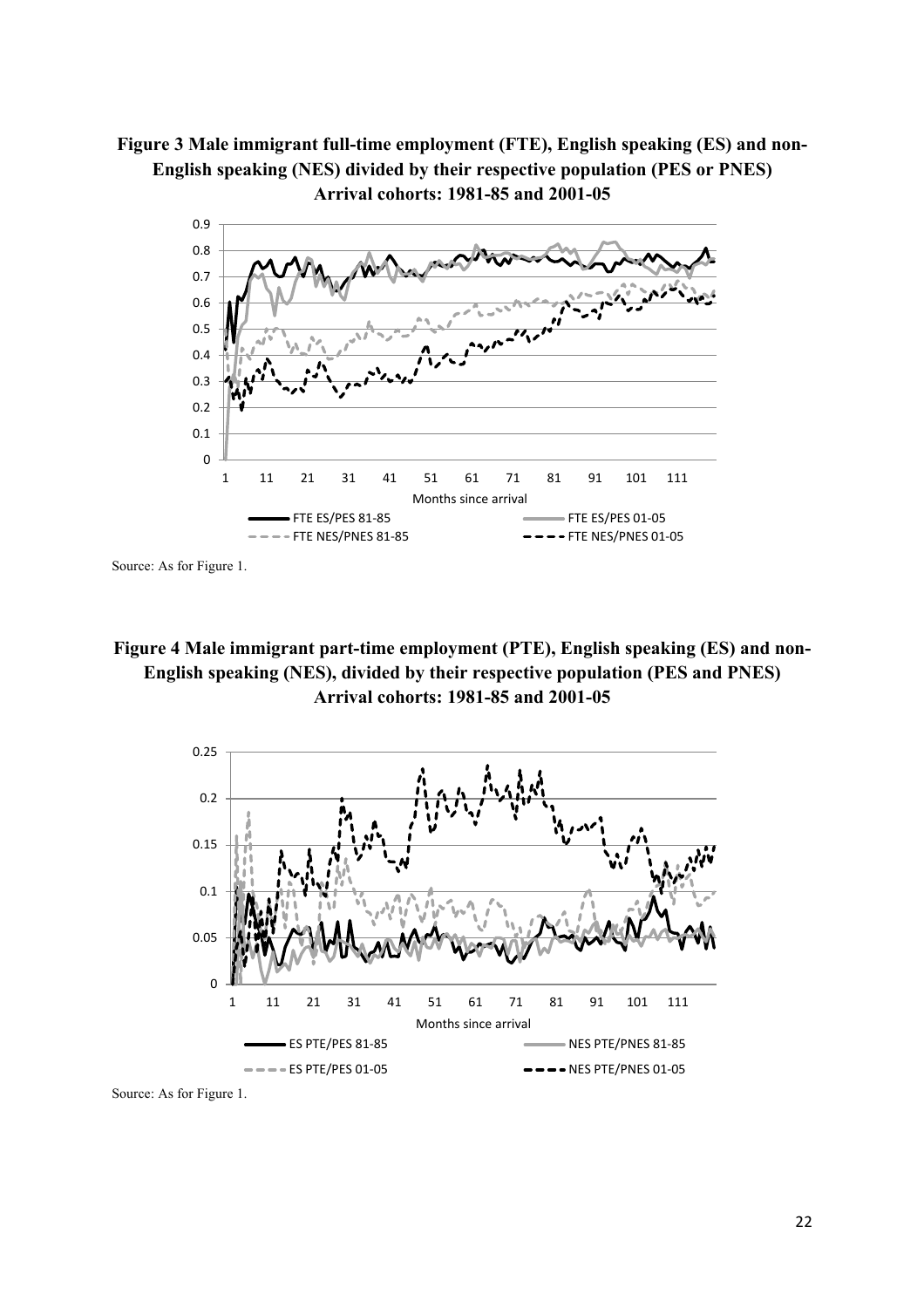**Figure 5 Male immigrant, non-English speaking, participation rate (PR), total (TE) and full-time employment (FTE), divided by the male non-English speaking population (PNES) Arrival cohort: 1981-85**



Source: As for Figure 1.

### **Figure 6 Male immigrant participation rate (PR), total (FTE) and full-time employment (FTE), divided by non-English speaking male immigrant population (PNES) Arrival cohort: 2006-10**



Source: As for Figure 1.